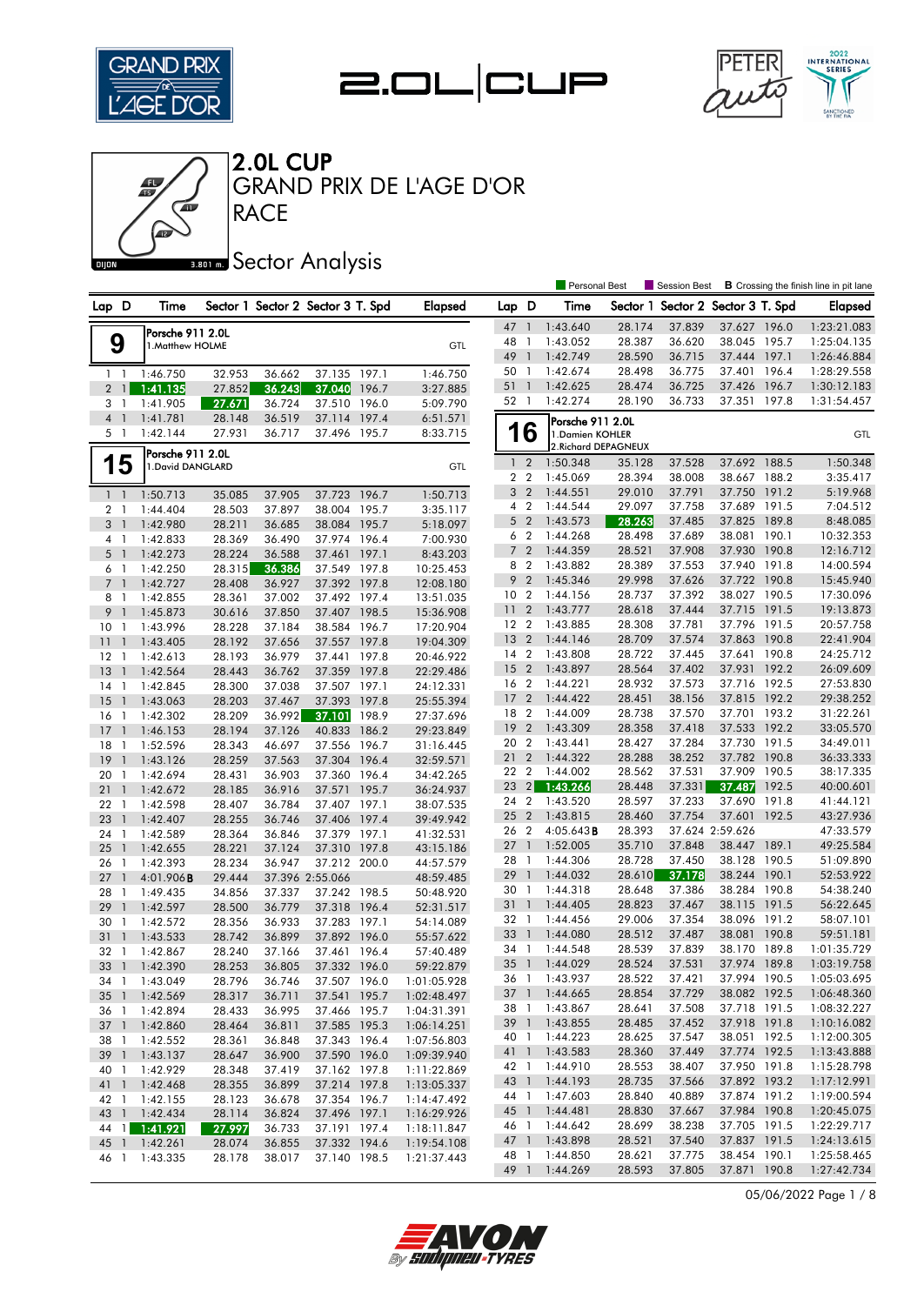







**RACE** GRAND PRIX DE L'AGE D'OR

### **Bana** Sector Analysis

|                |                |                  |                         |        |                                   |       |                |                 |                | <b>Personal Best</b>  |          | <b>Session Best</b>      |                 |       | <b>B</b> Crossing the finish line in pit lane |
|----------------|----------------|------------------|-------------------------|--------|-----------------------------------|-------|----------------|-----------------|----------------|-----------------------|----------|--------------------------|-----------------|-------|-----------------------------------------------|
| Lap D          |                | Time             |                         |        | Sector 1 Sector 2 Sector 3 T. Spd |       | <b>Elapsed</b> | Lap D           |                | Time                  | Sector 1 | Sector 2 Sector 3 T. Spd |                 |       | <b>Elapsed</b>                                |
| 50             | -1             | 1:44.170         | 28.947                  | 37.537 | 37.686 191.5                      |       | 1:29:26.904    |                 |                | Porsche 911 2.0L      |          |                          |                 |       |                                               |
| 51             | $\overline{1}$ | 1:44.024         | 28.745                  | 37.405 | 37.874 192.2                      |       | 1:31:10.928    |                 | 35             | 1. Frédéric DI EGIDIO |          |                          |                 |       | GTL                                           |
|                |                | Porsche 911 2.0L |                         |        |                                   |       |                |                 |                | 2.Guido DI EGIDIO     |          |                          |                 |       |                                               |
|                | 19             |                  | 1. Jose Ruben ZANCHETTA |        |                                   |       | GTL            |                 | $1\quad$       | 1:54.583              | 37.045   | 39.241                   | 38.297 192.5    |       | 1:54.583                                      |
|                |                | 2. James TURNER  |                         |        |                                   |       |                |                 | 2 <sub>1</sub> | 1:46.098              | 29.171   | 38.541                   | 38.386 192.5    |       | 3:40.681                                      |
| $1\quad$       |                | 1:54.922         | 38.685                  | 38.370 | 37.867 196.4                      |       | 1:54.922       |                 | 3 <sup>1</sup> | 1:44.393              | 28.942   | 37.640                   | 37.811 193.5    |       | 5:25.074                                      |
| 2 <sub>1</sub> |                | 1:45.935         | 29.196                  | 38.758 | 37.981                            | 198.5 | 3:40.857       | 4               | $\overline{1}$ | 1:44.737              | 28.990   | 37.452                   | 38.295          | 192.2 | 7:09.811                                      |
| 3 1            |                | 1:44.934         | 29.172                  | 38.022 | 37.740 197.1                      |       | 5:25.791       |                 | 5 <sub>1</sub> | 1:44.061              | 28.733   | 37.462                   | 37.866 192.9    |       | 8:53.872                                      |
| 4 <sup>1</sup> |                | 1:44.831         | 28.768                  | 38.600 | 37.463 197.1                      |       | 7:10.622       |                 |                | Porsche 911 2.0L      |          |                          |                 |       |                                               |
| 5 <sub>1</sub> |                | 1:44.391         | 28.838                  | 37.773 | 37.780 196.4                      |       | 8:55.013       |                 | 40             | 1.Syd COOMBES         |          |                          |                 |       | GTL                                           |
| 6              | $\overline{1}$ | 1:43.900         | 28.422                  | 37.983 | 37.495 196.4                      |       | 10:38.913      |                 |                |                       |          |                          |                 |       |                                               |
| 7 <sub>1</sub> |                | 1:43.974         | 28.958                  | 37.391 | 37.625 195.3                      |       | 12:22.887      |                 | $1\quad$       | 1:53.983              | 35.923   | 40.106                   | 37.954 191.5    |       | 1:53.983                                      |
| 8              | $\mathbf{1}$   | 1:43.936         | 28.641                  | 37.263 | 38.032 196.0                      |       | 14:06.823      |                 | 2 <sub>1</sub> | 1:46.629              | 29.494   | 38.604                   | 38.531 191.8    |       | 3:40.612                                      |
| 9              | $\overline{1}$ | 1:44.285         | 28.642                  | 38.055 | 37.588 197.4                      |       | 15:51.108      |                 | $3-1$          | 1:46.588              | 30.449   | 38.198                   | 37.941 191.2    |       | 5:27.200                                      |
| 10             | -1             | 1:57.519         | 28.658                  | 50.630 | 38.231 196.4                      |       | 17:48.627      |                 | 4 <sup>1</sup> | 1:44.286              | 28.750   | 37.695                   | 37.841 192.2    |       | 7:11.486                                      |
| 11             | $\overline{1}$ | 1:45.360         | 28.492                  | 38.175 | 38.693 196.4                      |       | 19:33.987      |                 | 5 <sub>1</sub> | 1:45.487              | 29.192   | 38.114                   | 38.181 194.2    |       | 8:56.973                                      |
| 12             | $\overline{1}$ | 1:44.935         | 28.781                  | 37.860 | 38.294 191.5                      |       | 21:18.922      | 6               | $\overline{1}$ | 1:49.757              | 29.706   | 41.795                   | 38.256 190.8    |       | 10:46.730                                     |
| 13             | 1              | 2:02.746         | 29.063                  | 55.653 | 38.030 194.2                      |       | 23:21.668      |                 | 7 <sub>1</sub> | 1:44.719              | 28.797   | 37.709                   | 38.213 191.2    |       | 12:31.449                                     |
| 14             | $\mathbf{1}$   | 1:45.677         | 28.931                  | 38.540 | 38.206 193.9                      |       | 25:07.345      | 8               | $\overline{1}$ | 1:44.642              | 29.113   | 37.704                   | 37.825 192.2    |       | 14:16.091                                     |
| 15             | $\overline{1}$ | 1:46.003         | 29.383                  | 38.439 | 38.181 193.9                      |       | 26:53.348      | 9               | $\overline{1}$ | 1:43.928              | 28.820   | 37.704                   | 37.404 195.3    |       | 16:00.019                                     |
| 16             | $\overline{1}$ | 1:45.191         | 28.954                  | 38.133 | 38.104 194.9                      |       | 28:38.539      | 10 <sub>1</sub> |                | 1:45.388              | 29.770   | 37.403                   | 38.215 192.2    |       | 17:45.407                                     |
| 17             | -1             | 1:46.225         | 29.489                  | 38.676 | 38.060 194.6                      |       | 30:24.764      | $11-1$          |                | 1:45.190              | 29.011   | 38.227                   | 37.952 192.5    |       | 19:30.597                                     |
| 18             | $\mathbf{1}$   | 1:45.672         | 28.892                  | 38.684 | 38.096 193.9                      |       | 32:10.436      | 12              | $\overline{1}$ | 1:45.248              | 29.197   | 37.980                   | 38.071 195.3    |       | 21:15.845                                     |
| 19             | 1              | 1:44.980         | 29.390                  | 37.884 | 37.706 194.9                      |       | 33:55.416      | $13-1$          |                | 1:45.032              | 29.342   | 37.660                   | 38.030 192.2    |       | 23:00.877                                     |
| 20             | $\mathbf{1}$   | 1:44.473         | 29.128                  | 37.381 | 37.964 194.2                      |       | 35:39.889      | 14              | $\overline{1}$ | 1:45.872              | 29.546   | 38.265                   | 38.061 191.5    |       | 24:46.749                                     |
| 21             | $\overline{1}$ | 1:44.854         | 28.732                  | 38.302 | 37.820 193.9                      |       | 37:24.743      | 15              | $\overline{1}$ | 1:44.864              | 29.107   | 37.599                   | 38.158 190.8    |       | 26:31.613                                     |
| 22             | $\overline{1}$ | 1:44.426         | 28.990                  | 37.273 | 38.163 193.5                      |       | 39:09.169      | $16-1$          |                | 1:45.959              | 29.319   | 37.929                   | 38.711 188.8    |       | 28:17.572                                     |
| 23             | $\mathbf{1}$   | 1:44.703         | 28.761                  | 37.783 | 38.159 193.5                      |       | 40:53.872      | $17-1$          |                | 1:45.634              | 29.579   | 37.649                   | 38.406 189.1    |       | 30:03.206                                     |
| 24             | $\overline{1}$ | 1:44.806         | 28.823                  | 37.915 | 38.068 193.5                      |       | 42:38.678      | 18              | $\overline{1}$ | 1:44.893              | 29.363   | 37.482                   | 38.048 191.2    |       | 31:48.099                                     |
| 25             | $\mathbf{1}$   | 1:44.110         | 28.975                  | 37.114 | 38.021                            | 194.9 | 44:22.788      | $19-1$          |                | 1:44.730              | 28.908   | 37.691                   | 38.131 191.8    |       | 33:32.829                                     |
| 26             | $\mathbf{1}$   | 4:19.220B        | 28.718                  |        | 37.328 3:13.174                   |       | 48:42.008      | 20              | $\overline{1}$ | 1:45.201              | 29.376   | 37.781                   | 38.044 190.1    |       | 35:18.030                                     |
| 27             | $\overline{2}$ | 1:49.403         | 33.863                  | 37.450 | 38.090 196.4                      |       | 50:31.411      | 21              | $\overline{1}$ | 1:45.764              | 29.185   | 38.640                   | 37.939 190.8    |       | 37:03.794                                     |
| 28             | $\overline{2}$ | 1:42.436         | 28.259                  | 37.076 | 37.101                            | 197.4 | 52:13.847      | $22$ 1          |                | 1:45.146              | 29.312   | 37.585                   | 38.249 190.1    |       | 38:48.940                                     |
| 29             | $\overline{2}$ | 1:43.779         | 28.186                  | 38.957 | 36.636 198.9                      |       | 53:57.626      | 23 1            |                | 1:45.914              | 29.020   | 38.667                   | 38.227 189.8    |       | 40:34.854                                     |
| 30             | $\overline{2}$ | 1:41.594         | 27.908                  | 36.911 | 36.775 198.9                      |       | 55:39.220      | 24              | $\overline{1}$ | $4:07.060$ <b>B</b>   | 28.864   |                          | 38.982 2:59.214 |       | 44:41.914                                     |
| 31             | $\mathbf{2}$   | 1:41.004         | 27.713                  | 36.672 | 36.619 199.6                      |       | 57:20.224      | 25 <sub>1</sub> |                | 1:53.754              | 36.340   | 38.117                   | 39.297 192.2    |       | 46:35.668                                     |
| 32             | $\overline{2}$ | 1:41.810         | 27.912                  | 37.284 | 36.614 198.5                      |       | 59:02.034      | 26              | $\overline{1}$ | 1:44.699              | 29.101   | 37.804                   | 37.794 192.5    |       | 48:20.367                                     |
| 33             | $\overline{2}$ | 1:41.263         | 27.935                  | 36.733 | 36.595 199.3                      |       | 1:00:43.297    | 27 <sub>1</sub> |                | 1:45.468              | 29.062   | 37.532                   | 38.874 189.5    |       | 50:05.835                                     |
| 34             | $\overline{2}$ | 1:41.137         | 27.902                  | 36.801 | 36.434                            | 198.5 | 1:02:24.434    | 28              | $\overline{1}$ | 1:44.704              | 28.741   | 37.524                   | 38.439 189.5    |       | 51:50.539                                     |
| 35             | $\overline{2}$ | 1:43.516         | 28.976                  | 37.032 | 37.508 198.5                      |       | 1:04:07.950    | 29 1            |                | 1:44.410              | 28.839   | 37.557                   | 38.014 190.8    |       | 53:34.949                                     |
| 36             | $\overline{2}$ | 1:42.273         | 28.216                  | 37.063 | 36.994 197.4                      |       | 1:05:50.223    | 30              | $\overline{1}$ | 1:45.060              | 29.545   | 37.440                   | 38.075          | 191.5 | 55:20.009                                     |
| 37             | $\overline{2}$ | 1:41.672         | 28.157                  | 36.754 | 36.761 197.8                      |       | 1:07:31.895    | 31              | -1             | 1:46.389              | 29.327   | 38.413                   | 38.649 189.5    |       | 57:06.398                                     |
| 38             | $\overline{2}$ | 1:42.033         | 28.027                  | 37.211 | 36.795 197.8                      |       | 1:09:13.928    | 32              | $\overline{1}$ | 1:46.748              | 29.679   | 38.133                   | 38.936          | 188.8 | 58:53.146                                     |
|                |                | 39 2 1:41.808    | 28.019                  | 36.918 | 36.871 197.8                      |       | 1:10:55.736    | 33              | $\overline{1}$ | 1:45.895              | 29.180   | 38.331                   | 38.384 190.8    |       | 1:00:39.041                                   |
|                |                | 40 2 1:41.938    | 28.036                  | 37.011 | 36.891 197.1                      |       | 1:12:37.674    |                 |                | 34 1 1:44.368         | 28.961   | 37.399                   | 38.008 191.5    |       | 1:02:23.409                                   |
|                |                | 41 2 1:41.917    | 28.013                  | 37.080 | 36.824 198.5                      |       | 1:14:19.591    |                 |                | 35 1 1:47.659         | 29.550   | 39.889                   | 38.220 190.1    |       | 1:04:11.068                                   |
|                |                | 42 2 1:41.858    | 28.188                  | 37.149 | 36.521 200.4                      |       | 1:16:01.449    |                 |                | 36 1 1:46.444         | 29.524   | 38.586                   | 38.334 190.8    |       | 1:05:57.512                                   |
|                |                | 43 2 1:42.009    | 28.463                  | 36.763 | 36.783 197.4                      |       | 1:17:43.458    | 37 1            |                | 1:45.565              | 29.790   | 37.718                   | 38.057 192.5    |       | 1:07:43.077                                   |
|                |                | 44 2 1:41.929    | 27.983                  | 37.153 | 36.793 198.2                      |       | 1:19:25.387    |                 |                | 38 1 1:45.244         | 29.221   | 37.766                   | 38.257 191.5    |       | 1:09:28.321                                   |
|                |                | 45 2 1:41.916    | 27.924                  | 37.108 | 36.884 198.5                      |       | 1:21:07.303    | 39 1            |                | 1:46.470              | 29.471   | 38.153                   | 38.846 189.8    |       | 1:11:14.791                                   |
|                |                | 46 2 1:41.867    | 27.779                  | 37.168 | 36.920 198.5                      |       | 1:22:49.170    | 40 1            |                | 1:46.969              | 30.051   | 38.298                   | 38.620 190.1    |       | 1:13:01.760                                   |
|                |                | 47 2 1:41.469    | 27.940                  | 36.984 | 36.545 199.3                      |       | 1:24:30.639    |                 |                | 41 1 1:45.928         | 29.855   | 37.676                   | 38.397 190.5    |       | 1:14:47.688                                   |
|                |                | 48 2 1:41.085    | 27.977                  | 36.661 | 36.447 196.0                      |       | 1:26:11.724    |                 |                | 42 1 1:45.814         | 29.355   | 38.113                   | 38.346 192.5    |       | 1:16:33.502                                   |
|                |                | 49 2 1:41.670    | 27.912                  | 36.557 | 37.201 189.5                      |       | 1:27:53.394    | 43 1            |                | 1:46.315              | 29.821   | 37.942                   | 38.552 190.8    |       | 1:18:19.817                                   |
|                |                | 50 2 1:42.809    | 28.234                  | 37.235 | 37.340 198.5                      |       | 1:29:36.203    | 44 1            |                | 1:45.445              | 29.173   | 37.874                   | 38.398 191.2    |       | 1:20:05.262                                   |
|                |                | 51 2 1:42.393    | 27.979                  | 37.444 | 36.970 189.1                      |       | 1:31:18.596    | 45 1            |                | 1:46.465              | 29.746   | 38.120                   | 38.599 191.2    |       | 1:21:51.727                                   |
|                |                |                  |                         |        |                                   |       |                | 46 1            |                | 1:45.841              | 29.069   | 38.227                   | 38.545 191.8    |       | 1:23:37.568                                   |

05/06/2022 Page 2 / 8

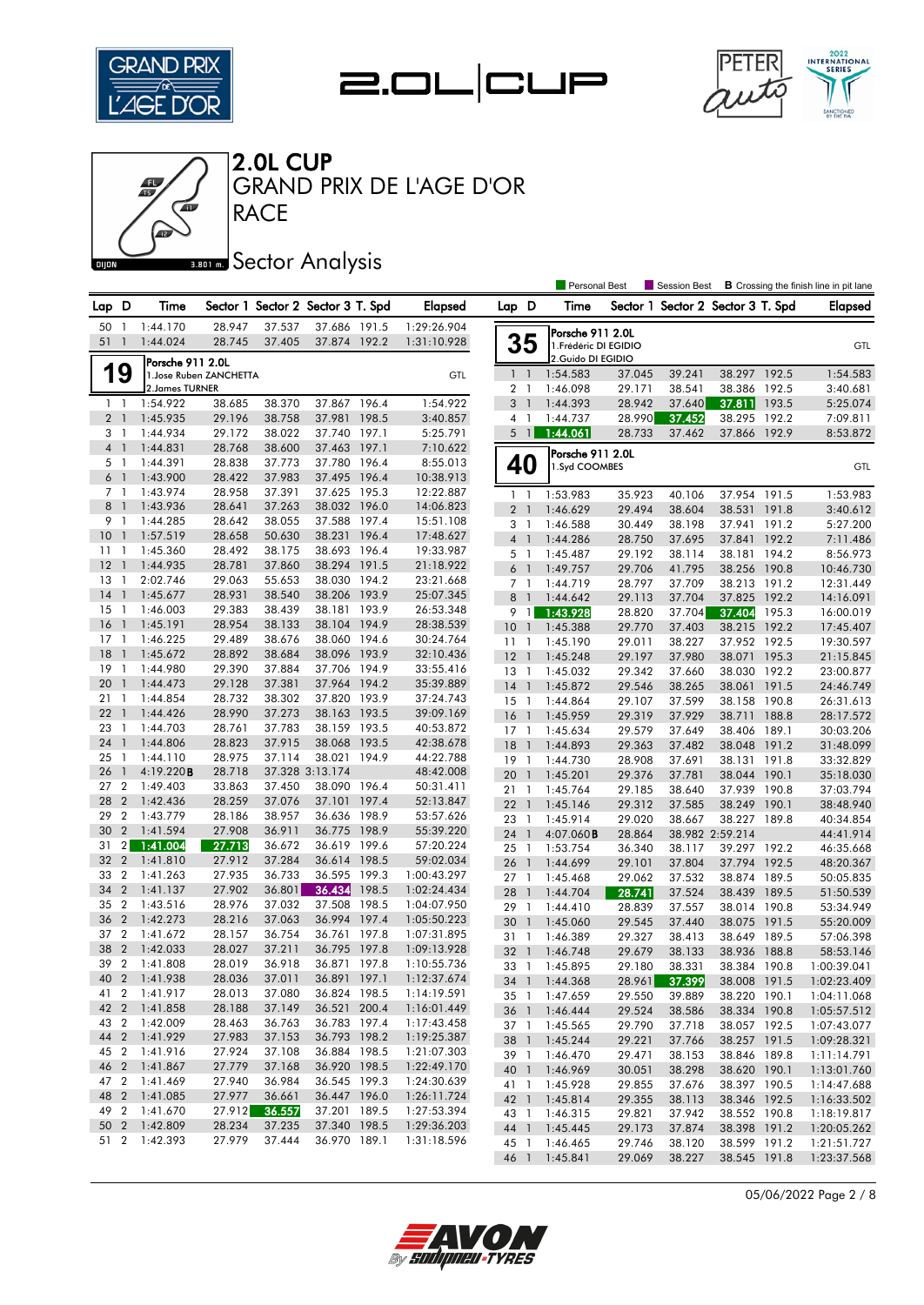







GRAND PRIX DE L'AGE D'OR

# **BRON A** Sector Analysis

|                 |                |                                |        |        |                                   |       |             |                 |                | Personal Best         |                       | Session Best                      |                 |       | <b>B</b> Crossing the finish line in pit lane |
|-----------------|----------------|--------------------------------|--------|--------|-----------------------------------|-------|-------------|-----------------|----------------|-----------------------|-----------------------|-----------------------------------|-----------------|-------|-----------------------------------------------|
| Lap D           |                | Time                           |        |        | Sector 1 Sector 2 Sector 3 T. Spd |       | Elapsed     | Lap D           |                | Time                  |                       | Sector 1 Sector 2 Sector 3 T. Spd |                 |       | Elapsed                                       |
| 47 1            |                | 1:46.092                       | 29.259 | 38.419 | 38.414 191.2                      |       | 1:25:23.660 | 52 2            |                | 1:40.148              | 27.428                | 36.054                            | 36.666 196.0    |       | 1:30:26.522                                   |
| 48              |                | 1:48.087                       | 30.942 | 38.410 | 38.735 190.5                      |       | 1:27:11.747 |                 |                | Porsche 911 2.0L      |                       |                                   |                 |       |                                               |
| 49              | $\mathbf{1}$   | 1:47.215                       | 29.647 | 39.172 | 38.396 192.2                      |       | 1:28:58.962 |                 | 54             |                       | 1. Gaby VON OPPENHEIM |                                   |                 |       | GTL                                           |
| 50              | $\overline{1}$ | 1:46.749                       | 29.757 | 38.538 | 38.454 191.5                      |       | 1:30:45.711 |                 |                |                       | 2. Marc de SIEBENTHAL |                                   |                 |       |                                               |
|                 |                | Porsche 911 2.0L               |        |        |                                   |       |             |                 | $1\quad$       | 1:48.384              | 34.509                | 36.707                            | 37.168          | 192.5 | 1:48.384                                      |
| 41              |                | 1.Seb PEREZ                    |        |        |                                   |       | ELI         |                 | 2 <sub>1</sub> | 1:43.153              | 28.268                | 37.199                            | 37.686          | 191.8 | 3:31.537                                      |
|                 |                | 2. George GAMBLE               |        |        |                                   |       |             |                 | 3 <sub>1</sub> | 1:43.042              | 28.484                | 36.893                            | 37.665 189.5    |       | 5:14.579                                      |
|                 | $1\quad$       | 1:44.913                       | 32.208 | 36.095 | 36.610 197.1                      |       | 1:44.913    |                 | 4 <sup>1</sup> | 1:42.664              | 28.348                | 36.873                            | 37.443 190.5    |       | 6:57.243                                      |
|                 | 2 <sub>1</sub> | 1:40.133                       | 27.344 | 36.096 | 36.693 193.9                      |       | 3:25.046    |                 | 5 <sub>1</sub> | 1:43.000              | 28.279                | 36.996                            | 37.725 189.5    |       | 8:40.243                                      |
| 3 <sub>1</sub>  |                | 1:40.593                       | 27.470 | 36.293 | 36.830 195.3                      |       | 5:05.639    |                 | 6 <sup>1</sup> | 1:43.490              | 28.469                | 37.255                            | 37.766 189.8    |       | 10:23.733                                     |
| 4 <sub>1</sub>  |                | 1:40.440                       | 27.409 | 36.268 | 36.763 195.3                      |       | 6:46.079    |                 | 7 <sub>1</sub> | 1:42.957              | 28.540                | 37.058                            | 37.359 191.8    |       | 12:06.690                                     |
| 5 <sub>1</sub>  |                | 1:40.388                       | 27.409 | 36.208 | 36.771                            | 195.3 | 8:26.467    |                 | 8 <sup>1</sup> | 1:43.336              | 28.646                | 37.179                            | 37.511 190.8    |       | 13:50.026                                     |
| 6 <sup>1</sup>  |                | 1:40.780                       | 27.301 | 36.665 | 36.814 193.9                      |       | 10:07.247   |                 | 9 1            | 1:43.247              | 28.323                | 37.327                            | 37.597 190.1    |       | 15:33.273                                     |
| 7 <sub>1</sub>  |                | 1:41.594                       | 27.701 | 36.836 | 37.057 194.2                      |       | 11:48.841   | 10 <sub>1</sub> |                | 1:43.222              | 28.448                | 36.993                            | 37.781          | 190.5 | 17:16.495                                     |
| 8 <sup>1</sup>  |                | 1:40.669                       | 27.583 | 36.231 | 36.855 195.7                      |       | 13:29.510   | 111             |                | 1:43.429              | 28.523                | 37.217                            | 37.689 190.5    |       | 18:59.924                                     |
| 9 1             |                | 1:41.201                       | 27.454 | 36.728 | 37.019 194.9                      |       | 15:10.711   | $12-1$          |                | 1:43.587              | 28.467                | 37.447                            | 37.673 190.5    |       | 20:43.511                                     |
| 10              | $\mathbf{1}$   | 1:40.527                       | 27.480 | 36.129 | 36.918 195.7                      |       | 16:51.238   | $13-1$          |                | 1:43.640              | 28.518                | 37.444                            | 37.678 189.8    |       | 22:27.151                                     |
| 11              | $\mathbf{1}$   | 1:40.743                       | 27.441 | 36.307 | 36.995 195.7                      |       | 18:31.981   | $14$ 1          |                | 1:43.507              | 28.574                | 37.192                            | 37.741 190.1    |       | 24:10.658                                     |
| 12              | $\overline{1}$ | 1:40.640                       | 27.694 | 36.222 | 36.724 197.1                      |       | 20:12.621   | $15-1$          |                | 1:43.370              | 28.514                | 37.280                            | 37.576 191.2    |       | 25:54.028                                     |
| 13              | $\overline{1}$ | 1:40.789                       | 27.511 | 36.261 | 37.017 195.3                      |       | 21:53.410   | $16-1$          |                | 1:43.496              | 28.695                | 37.347                            | 37.454 192.2    |       | 27:37.524                                     |
| 14              | $\overline{1}$ | 1:41.096                       | 27.762 | 36.469 | 36.865 195.3                      |       | 23:34.506   | $17-1$          |                | 1:43.826              | 28.734                | 37.137                            | 37.955 190.5    |       | 29:21.350                                     |
| 15              | -1             | 1:40.660                       | 27.511 | 36.398 | 36.751 195.3                      |       | 25:15.166   | 18              | $\mathbf{1}$   | 1:42.659              | 28.291                | 37.051                            | 37.317 193.2    |       | 31:04.009                                     |
| 16              | $\mathbf{1}$   | 1:40.767                       | 27.585 | 36.366 | 36.816 195.7                      |       | 26:55.933   | 19              | $\overline{1}$ | 1:42.953              | 28.313                | 37.176                            | 37.464 193.9    |       | 32:46.962                                     |
| 17              | $\mathbf{1}$   | 1:41.094                       | 27.686 | 36.732 | 36.676 195.7                      |       | 28:37.027   | 20              | $\overline{1}$ | 1:42.899              | 28.296                | 37.073                            | 37.530 190.1    |       | 34:29.861                                     |
| 18              | $\overline{1}$ | 1:40.765                       | 27.377 | 36.715 | 36.673 196.0                      |       | 30:17.792   | 21 1            |                | 1:43.162              | 28.597                | 36.964                            | 37.601 188.8    |       | 36:13.023                                     |
| 19              | $\overline{1}$ | 1:40.682                       | 27.585 | 36.359 | 36.738 195.3                      |       | 31:58.474   | 22              | $\overline{1}$ | 1:42.660              | 28.392                | 36.785                            | 37.483          | 189.8 | 37:55.683                                     |
| 20              | $\overline{1}$ | 1:41.019                       | 27.866 | 36.427 | 36.726 195.7                      |       | 33:39.493   | 23 1            |                | 1:43.420              | 28.565                | 37.341                            | 37.514 194.6    |       | 39:39.103                                     |
| 21              | $\overline{1}$ | 1:40.132                       | 27.444 | 36.118 | 36.570 196.4                      |       | 35:19.625   | 24 1            |                | 1:43.701              | 28.754                | 37.259                            | 37.688          | 192.2 | 41:22.804                                     |
| 22              | $\overline{1}$ | 1:41.573                       | 27.743 | 37.180 | 36.650 196.4                      |       | 37:01.198   | 25 1            |                | 1:44.249              | 28.658                | 38.004                            | 37.587 192.9    |       | 43:07.053                                     |
| 23              | $\mathbf{1}$   | 1:41.487                       | 28.092 | 36.499 | 36.896 195.3                      |       | 38:42.685   | 26 1            |                | 1:43.557              | 28.450                | 37.351                            | 37.756 190.1    |       | 44:50.610                                     |
| 24              | $\overline{1}$ | 1:41.295                       | 27.803 | 36.659 | 36.833 195.7                      |       | 40:23.980   | 27 1            |                | 1:44.029              | 28.712                | 37.371                            | 37.946 190.5    |       | 46:34.639                                     |
| 25              | $\overline{1}$ | 1:40.909                       | 27.533 | 36.418 | 36.958 195.3                      |       | 42:04.889   | 28              | $\overline{1}$ | 1:43.227              | 28.656                | 37.197                            | 37.374 190.8    |       | 48:17.866                                     |
| 26              | $\overline{1}$ | 1:40.327                       | 27.394 | 36.137 | 36.796 195.7                      |       | 43:45.216   | 29              | $\overline{1}$ | 1:43.203              | 28.491                | 37.205                            | 37.507 189.8    |       | 50:01.069                                     |
| 27 <sub>1</sub> |                | 1:41.144                       | 27.730 | 36.597 | 36.817 195.7                      |       | 45:26.360   | 30              | $\mathbf{1}$   | 4:03.897B             | 28.463                |                                   | 37.254 2:58.180 |       | 54:04.966                                     |
| 28              | $\mathbf{1}$   | 1:40.707                       | 27.507 | 36.470 | 36.730 196.0                      |       | 47:07.067   | 31 1            |                | 1:54.381              | 36.005                | 38.289                            | 40.087 188.5    |       | 55:59.347                                     |
| 29              | $\mathbf{1}$   | 1:40.365                       | 27.621 | 36.237 | 36.507                            | 196.7 | 48:47.432   | 32 <sub>1</sub> |                | 1:47.028              | 29.614                | 39.279                            | 38.135 192.2    |       | 57:46.375                                     |
| 30              | $\overline{1}$ | 1:40.256                       | 27.312 | 36.022 | 36.922 196.0                      |       | 50:27.688   | 33 1            |                | 1:45.863              | 29.323                | 37.884                            | 38.656 191.5    |       | 59:32.238                                     |
| 31              | $\overline{1}$ | $4:38.671$ B                   | 27.440 |        | 36.289 3:34.942                   |       | 55:06.359   | 34 1            |                | 1:45.853              | 29.021                | 38.216                            | 38.616          | 190.5 | 1:01:18.091                                   |
| 32              | $\overline{2}$ | 1:47.813                       | 34.298 | 36.556 | 36.959 193.5                      |       | 56:54.172   | 35 1            |                | 1:46.049              | 29.167                | 38.435                            | 38.447 190.5    |       | 1:03:04.140                                   |
| 33              | $\overline{2}$ | 1:40.368                       | 27.462 | 36.015 | 36.891                            | 195.7 | 58:34.540   | 36              | $\overline{1}$ | 1:46.631              | 29.686                | 37.805                            | 39.140          | 188.5 | 1:04:50.771                                   |
| 34              | $\overline{2}$ | 1:40.444                       | 27.320 | 36.340 | 36.784 195.7                      |       | 1:00:14.984 | 37 1            |                | 1:46.263              | 29.567                | 37.974                            | 38.722 189.8    |       | 1:06:37.034                                   |
| 35              | $\overline{2}$ | 1:40.558                       | 27.528 | 36.311 | 36.719 195.7                      |       | 1:01:55.542 | 38              | $\overline{1}$ | 1:46.934              | 29.676                | 38.202                            | 39.056          | 189.1 | 1:08:23.968                                   |
| 36              | $\overline{2}$ | 1:40.462                       | 27.349 | 36.561 | 36.552 196.7                      |       | 1:03:36.004 | 39              | $\overline{1}$ | 1:45.696              | 29.176                | 37.716                            | 38.804          | 186.9 | 1:10:09.664                                   |
|                 |                | 37 2 1:41.287                  | 27.820 | 36.522 | 36.945 195.3                      |       | 1:05:17.291 | 40 1            |                | 1:46.568              | 29.382                | 38.567                            | 38.619 191.5    |       | 1:11:56.232                                   |
|                 |                | 38 2 1:40.456                  | 27.383 | 36.322 | 36.751 195.3                      |       | 1:06:57.747 |                 |                | 41 1 1:45.824         | 29.787                | 37.475                            | 38.562 191.8    |       | 1:13:42.056                                   |
|                 |                | 39 2 1:40.695                  | 27.525 | 36.397 | 36.773 195.7                      |       | 1:08:38.442 |                 |                | 42 1 1:45.425         | 29.376                | 37.932                            | 38.117 190.8    |       | 1:15:27.481                                   |
|                 |                | 40 2 1:40.364                  | 27.354 | 36.379 | 36.631 197.1                      |       | 1:10:18.806 | 43 1            |                | 1:45.108              | 29.255                | 37.810                            | 38.043 191.5    |       | 1:17:12.589                                   |
| 41 2            |                | 1:41.051                       | 27.866 | 36.242 | 36.943 197.4                      |       | 1:11:59.857 | 44 1            |                | 2:02.658              | 28.829                | 54.857                            | 38.972 180.6    |       | 1:19:15.247                                   |
|                 |                | 42 2 1:41.137                  | 27.541 | 36.354 | 37.242 196.4                      |       | 1:13:40.994 |                 |                | Porsche 911 2.0L      |                       |                                   |                 |       |                                               |
|                 |                | 43 2 1:41.056                  | 27.702 | 36.628 | 36.726 198.2                      |       | 1:15:22.050 |                 | 55             | 1. Philippe de CRAENE |                       |                                   |                 |       | GTL                                           |
|                 |                | 44 2 1:40.263                  | 27.662 | 36.077 | 36.524 196.7                      |       | 1:17:02.313 |                 |                |                       |                       |                                   |                 |       |                                               |
| 45 2            |                | 1:40.485                       | 27.358 | 36.071 | 37.056 196.7                      |       | 1:18:42.798 |                 |                | 1 1:50.996            | 35.520                | 37.804                            | 37.672 195.3    |       | 1:50.996                                      |
|                 | 46 2           | 1:40.711                       | 27.498 | 36.478 | 36.735 195.7                      |       | 1:20:23.509 |                 |                | 2 1 1:44.505          | 28.443                | 37.940                            | 38.122 193.9    |       | 3:35.501                                      |
| 47 2            |                | 1:40.703                       | 27.265 | 36.382 | 37.056 196.0                      |       | 1:22:04.212 |                 |                | 3 1 1:42.838          | 28.453                | 36.749                            | 37.636 194.9    |       | 5:18.339                                      |
|                 |                | 48 2 1:40.111                  | 27.360 | 36.208 | 36.543 195.7                      |       | 1:23:44.323 |                 |                | 4 1 1:42.881          | 28.433                | 36.942                            | 37.506 194.6    |       | 7:01.220                                      |
|                 |                | 49 2 1:40.530                  | 27.523 | 35.979 | 37.028 196.7                      |       | 1:25:24.853 |                 | 5 1            | 1:42.728              | 28.203                | 37.287                            | 37.238 194.2    |       | 8:43.948                                      |
|                 |                | 50 2 1:41.616<br>51 2 1:39.905 | 28.805 | 36.139 | 36.672 195.7                      |       | 1:27:06.469 |                 |                | 6 1 1:42.597          | 28.166                | 37.293                            | 37.138 193.5    |       | 10:26.545                                     |
|                 |                |                                | 27.305 | 36.075 | 36.525 195.7                      |       | 1:28:46.374 |                 |                |                       |                       |                                   |                 |       |                                               |

05/06/2022 Page 3 / 8

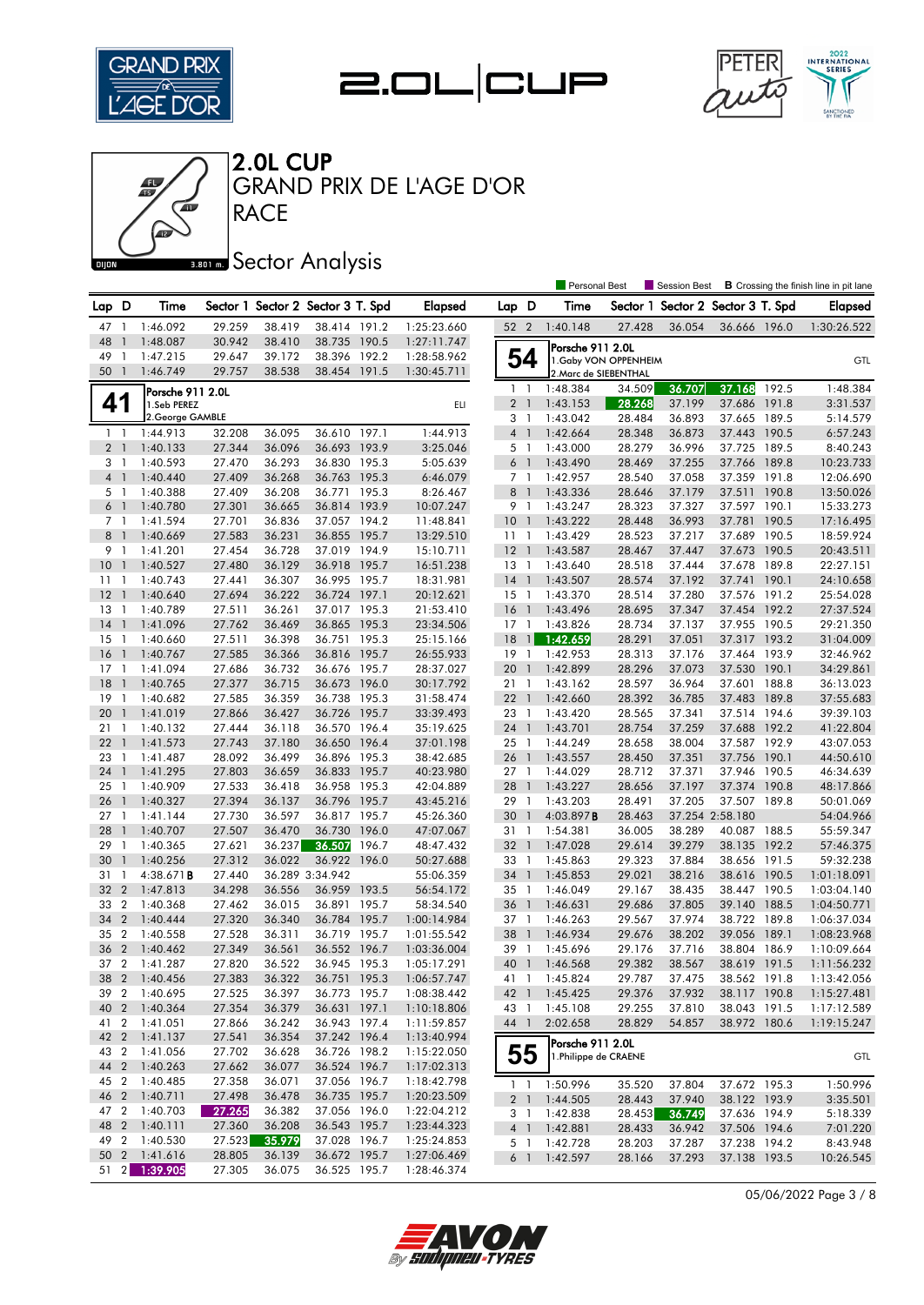







GRAND PRIX DE L'AGE D'OR

### **Bana** Sector Analysis

|          |                              |                                             |                  |                  |                                   |       |                            |                |                | <b>Personal Best</b>         |                  | Session Best             |                              |       | <b>B</b> Crossing the finish line in pit lane |
|----------|------------------------------|---------------------------------------------|------------------|------------------|-----------------------------------|-------|----------------------------|----------------|----------------|------------------------------|------------------|--------------------------|------------------------------|-------|-----------------------------------------------|
| Lap D    |                              | Time                                        |                  |                  | Sector 1 Sector 2 Sector 3 T. Spd |       | <b>Elapsed</b>             | Lap D          |                | Time                         | Sector 1         | Sector 2 Sector 3 T. Spd |                              |       | Elapsed                                       |
| 71       |                              | 1:42.720                                    | 28.635           | 36.888           | 37.197 194.9                      |       | 12:09.265                  | $12-1$         |                | 1:51.437                     | 31.814           | 39.575                   | 40.048 185.6                 |       | 23:54.790                                     |
| 8        | $\mathbf{1}$                 | 1:43.600                                    | 29.423           | 36.895           | 37.282 194.6                      |       | 13:52.865                  | 13             | $\overline{1}$ | 1:49.951                     | 30.108           | 39.717                   | 40.126 184.6                 |       | 25:44.741                                     |
| 9 1      |                              | 1:43.639                                    | 29.139           | 36.990           | 37.510 194.2                      |       | 15:36.504                  | 14             | $\overline{1}$ | 2:08.756                     | 30.299           | 57.897                   | 40.560 181.8                 |       | 27:53.497                                     |
| 10       | $\mathbf{1}$                 | 1:43.828                                    | 28.343           | 37.148           | 38.337 192.9                      |       | 17:20.332                  | 15             | $\overline{1}$ | 1:51.576                     | 30.897           | 39.832                   | 40.847 183.7                 |       | 29:45.073                                     |
| $11-1$   |                              | 1:43.005                                    | 28.428           | 36.955           | 37.622 193.5                      |       | 19:03.337                  | 16             | $\overline{1}$ | 1:51.717                     | 30.964           | 40.234                   | 40.519 185.2                 |       | 31:36.790                                     |
| 12       | $\overline{1}$               | 1:42.405                                    | 28.170           | 37.009           | 37.226 193.5                      |       | 20:45.742                  | $17-1$         |                | 1:50.773                     | 30.730           | 39.798                   | 40.245 183.1                 |       | 33:27.563                                     |
| 13       | - 1                          | 1:42.264                                    | 28.163           | 36.959           | 37.142 194.6                      |       | 22:28.006                  | 18             | $\overline{1}$ | 1:52.479                     | 31.308           | 41.345                   | 39.826 186.5                 |       | 35:20.042                                     |
| 14       | $\mathbf{1}$                 | 1:43.002                                    | 28.188           | 37.264           | 37.550 194.2                      |       | 24:11.008                  | 19             | $\overline{1}$ | 1:53.441                     | 30.134           | 41.678                   | 41.629 179.1                 |       | 37:13.483                                     |
| 15       | $\mathbf{1}$                 | 1:43.131                                    | 28.434           | 37.513           | 37.184 194.9                      |       | 25:54.139                  | 20             | $\mathbf{1}$   | 1:51.937                     | 31.343           | 39.909                   | 40.685 182.7                 |       | 39:05.420                                     |
| 16       | $\overline{1}$               | 1:42.781                                    | 28.103           | 37.107           | 37.571 192.9                      |       | 27:36.920                  | $21 \quad 1$   |                | 1:54.858                     | 31.324           | 42.316                   | 41.218 181.5                 |       | 41:00.278                                     |
| 17       | $\overline{1}$               | 1:43.465                                    | 28.462           | 37.141           | 37.862 192.5                      |       | 29:20.385                  | 22             | $\overline{1}$ | 1:52.840                     | 31.422           | 40.388                   | 41.030 177.9                 |       | 42:53.118                                     |
| 18       | $\overline{1}$               | 1:43.160                                    | 28.630           | 36.998           | 37.532 193.5                      |       | 31:03.545                  | 23 1           |                | 1:53.542                     | 32.316           | 40.632                   | 40.594 180.3                 |       | 44:46.660                                     |
| 19       | -1                           | 1:43.254                                    | 28.323           | 37.156           | 37.775 192.5                      |       | 32:46.799                  | 24 1           |                | 4:19.700B                    | 32.161           |                          | 40.946 3:06.593              |       | 49:06.360                                     |
| 20       | $\mathbf{1}$                 | 1:43.400                                    | 28.873           | 36.970           | 37.557 194.2                      |       | 34:30.199                  | 25 2           |                | 1:53.670                     | 35.929           | 38.856                   | 38.885 190.5                 |       | 51:00.030                                     |
| 21       | -1                           | 1:43.079                                    | 28.492           | 37.039           | 37.548 194.6                      |       | 36:13.278                  | 26 2           |                | 1:47.143                     | 29.779           | 38.128                   | 39.236 189.8                 |       | 52:47.173                                     |
| 22       | $\overline{1}$               | 1:42.530                                    | 28.452           | 37.033           | 37.045 196.0                      |       | 37:55.808                  | 27 2           |                | 1:47.306                     | 29.358           | 38.831                   | 39.117 190.5                 |       | 54:34.479                                     |
| 23       | - 1                          | 1:43.081                                    | 28.112           | 37.338           | 37.631 194.2                      |       | 39:38.889                  | 28             | $\overline{2}$ | 1:47.228                     | 29.476           | 38.574                   | 39.178 180.0                 |       | 56:21.707                                     |
| 24       | $\overline{1}$               | 1:43.504                                    | 28.227           | 37.702           | 37.575                            | 192.5 | 41:22.393                  | 29             | $\overline{2}$ | 1:47.952                     | 30.921           | 38.041                   | 38.990 190.8                 |       | 58:09.659                                     |
| 25       | $\overline{1}$               | 1:44.174                                    | 28.699           | 37.501           | 37.974 192.9                      |       | 43:06.567                  | 30             | $\overline{2}$ | 1:47.333                     | 29.433           | 38.926                   | 38.974 191.5                 |       | 59:56.992                                     |
| 26       | $\mathbf{1}$                 | 4:06.969B                                   | 28.668           |                  | 37.049 3:01.252                   |       | 47:13.536                  | 31 2           |                | 1:48.018                     | 29.113           | 39.612                   | 39.293 189.5                 |       | 1:01:45.010                                   |
| 27       | $\mathbf{1}$                 | 1:51.522                                    | 35.519           | 38.034           | 37.969 192.2                      |       | 49:05.058                  | 32 2           |                | 1:46.962                     | 29.488           | 38.242                   | 39.232 188.8                 |       | 1:03:31.972                                   |
| 28       | $\mathbf{1}$                 | 1:43.720                                    | 28.815           | 37.213           | 37.692 193.5                      |       | 50:48.778                  | 33 2           |                | 1:47.998                     | 29.560           | 38.311                   | 40.127 191.5                 |       | 1:05:19.970                                   |
| 29       | $\mathbf{1}$                 | 1:43.490                                    | 28.897           | 37.271           | 37.322 194.9                      |       | 52:32.268                  | 34 2           |                | 1:46.705                     | 29.125           | 38.368                   | 39.212 190.1                 |       | 1:07:06.675                                   |
| 30       | $\mathbf{1}$                 | 1:42.109                                    | 28.188           | 37.152           | 36.769                            | 197.8 | 54:14.377                  | 35 2           |                | 1:46.480                     | 29.139           | 38.272                   | 39.069 190.1                 |       | 1:08:53.155                                   |
| 31       | -1                           | 1:43.790                                    | 28.690           | 37.076           | 38.024 195.7                      |       | 55:58.167                  | 36 2           |                | 1:46.737                     | 29.570           | 38.315                   | 38.852 190.8                 |       | 1:10:39.892                                   |
| 32       | $\overline{1}$               | 1:42.598                                    | 28.117           | 37.114           | 37.367 196.7                      |       | 57:40.765                  | 37 2           |                | 1:46.928                     | 28.994           | 39.134                   | 38.800 191.2                 |       | 1:12:26.820                                   |
| 33       | 1                            | 1:42.357                                    | 28.299           | 37.114           | 36.944 197.1                      |       | 59:23.122                  | 38 2           |                | 1:47.115                     | 29.516           | 38.595                   | 39.004 190.5                 |       | 1:14:13.935                                   |
| 34       | $\mathbf{1}$                 | 1:43.344                                    | 28.829           | 37.161           | 37.354 195.3                      |       | 1:01:06.466                | 39             | $\overline{2}$ | 1:46.731                     | 29.396           | 38.525                   | 38.810 190.8                 |       | 1:16:00.666                                   |
| 35       | - 1                          | 1:42.828                                    | 28.199           | 37.152           | 37.477 193.2                      |       | 1:02:49.294                | 40             | $\overline{2}$ | 1:46.589                     | 29.863           | 38.024                   | 38.702 190.8                 |       | 1:17:47.255                                   |
| 36       | $\overline{1}$               | 1:42.564                                    | 28.044           | 37.324           | 37.196 195.3                      |       | 1:04:31.858                | 41 2           |                | 1:46.005                     | 29.206           | 37.983                   | 38.816 191.2                 |       | 1:19:33.260                                   |
| 37       | $\mathbf{1}$                 | 1:43.522                                    | 28.197           | 37.499           | 37.826 192.9                      |       | 1:06:15.380                | 42 2           |                | 1:45.865                     | 28.863           | 38.182                   | 38.820 190.5                 |       | 1:21:19.125                                   |
| 38       | $\overline{1}$               | 1:42.303                                    | 27.950           | 37.224           | 37.129 196.7                      |       | 1:07:57.683                | 43 2           |                | 1:46.055                     | 29.174           | 38.018                   | 38.863 190.5                 |       | 1:23:05.180                                   |
| 39       | 1                            | 1:42.846                                    | 28.398           | 37.235           | 37.213 194.6                      |       | 1:09:40.529                | 44 2           |                | 1:47.442                     | 29.368           | 38.513                   | 39.561 190.8                 |       | 1:24:52.622                                   |
| 40       | $\mathbf{1}$                 | 2:04.488B                                   | 29.002           | 37.666           | 57.820                            |       | 1:11:45.017                | 45 2           |                | 1:46.023                     | 28.830           | 38.459                   | 38.734 190.8                 |       | 1:26:38.645                                   |
| 41       | -1                           | 1:54.480                                    | 40.162           | 37.160           | 37.158 196.0                      |       | 1:13:39.497                | 46 2           |                | 1:45.348                     | 29.077           | 38.111                   | 38.160                       | 190.5 | 1:28:23.993                                   |
| 42       | -1                           | 2:08.168B                                   | 28.574           |                  | 37.599 1:01.995                   |       | 1:15:47.665                | 47 2           |                | 1:45.563                     | 29.274           | 37.801                   | 38.488 191.5                 |       | 1:30:09.556                                   |
| 43<br>44 | -1<br>$\mathbf{1}$           | 3:00.818                                    | 1:45.259         | 37.982           | 37.577 192.9                      |       | 1:18:48.483                | 48 2           |                | 1:45.198                     | 28.763           | 37.976                   | 38.459 191.5                 |       | 1:31:54.754                                   |
|          |                              | 1:43.922<br>1:43.966                        | 28.568           | 37.056<br>37.688 | 38.298 191.5                      |       | 1:20:32.405<br>1:22:16.371 |                |                | Porsche 911 2.0L             |                  |                          |                              |       |                                               |
| 45<br>46 | $\mathbf{1}$<br>$\mathbf{1}$ | 1:43.868                                    | 28.406<br>28.829 | 37.429           | 37.872 193.2<br>37.610 196.4      |       | 1:24:00.239                |                | 64             | 1.Andrew SMITH               |                  |                          |                              |       | ELI                                           |
| 47       | $\overline{1}$               | 1:42.598                                    | 28.443           | 37.035           | 37.120 197.1                      |       | 1:25:42.837                |                |                | 2. Oliver BRYANT             |                  |                          |                              |       |                                               |
| 48       | $\overline{1}$               | 1:42.853                                    | 28.173           | 37.297           | 37.383                            | 195.3 | 1:27:25.690                | $1\quad$       |                | 1:47.045                     | 32.520           | 36.779                   | 37.746 187.5                 |       | 1:47.045                                      |
| 49       | -1                           | 1:42.206                                    | 27.874           | 37.311           | 37.021                            | 195.7 | 1:29:07.896                | $\overline{2}$ | $\overline{1}$ | 1:41.370                     | 27.807           | 36.499                   | 37.064 192.9                 |       | 3:28.415                                      |
| 50       | $\overline{1}$               | 1:42.690                                    | 27.860           | 36.749           | 38.081 185.9                      |       | 1:30:50.586                | 3              | $\overline{1}$ | 1:42.443                     | 27.812           | 37.435                   | 37.196 193.9                 |       | 5:10.858                                      |
|          |                              |                                             |                  |                  |                                   |       |                            | 4 1            |                | 1:41.526                     | 27.959           | 36.407<br>36.454         | 37.160 195.3                 |       | 6:52.384                                      |
| 63       |                              | Porsche 911 2.0L                            |                  |                  |                                   |       |                            |                |                | 5 1 1:41.463<br>6 1 1:42.026 | 27.901           | 36.784                   | 37.108 194.6                 |       | 8:33.847                                      |
|          |                              | 1. Franck DECHAME<br>2. Jean-Marc BACHELIER |                  |                  |                                   |       | GTL                        | 7 1            |                | 1:44.021                     | 28.044<br>30.251 | 36.715                   | 37.198 195.3<br>37.055 194.2 |       | 10:15.873<br>11:59.894                        |
|          |                              | 2:02.164                                    | 39.679           | 41.612           | 40.873 183.7                      |       | 2:02.164                   |                |                | 8 1 1:41.545                 | 27.807           | 36.683                   | 37.055 194.6                 |       | 13:41.439                                     |
|          | $1\quad1$                    | 2 1 1:52.332                                |                  | 40.432           | 40.599 184.6                      |       | 3:54.496                   |                |                | 9 1 1:43.499                 | 27.878           | 38.584                   | 37.037 194.2                 |       | 15:24.938                                     |
|          |                              | 3 1 1:52.292                                | 31.301<br>31.195 | 40.502           | 40.595 185.2                      |       | 5:46.788                   |                |                | $10 \quad 1 \quad 1:41.442$  | 27.764           | 36.639                   | 37.039 194.6                 |       | 17:06.380                                     |
| 4 1      |                              | 1:51.579                                    | 31.080           | 40.026           | 40.473 185.2                      |       | 7:38.367                   |                |                | 11 1 1:42.089                | 27.902           | 36.868                   | 37.319 194.6                 |       | 18:48.469                                     |
| 5 1      |                              | 1:51.013                                    | 30.935           | 39.734           | 40.344 185.9                      |       | 9:29.380                   |                |                | 12 1 1:41.754                | 27.857           | 36.741                   | 37.156 194.6                 |       | 20:30.223                                     |
| 6 1      |                              | 1:55.894                                    | 32.231           | 42.717           | 40.946 182.7                      |       | 11:25.274                  |                |                | 13 1 1:41.978                | 28.008           | 36.728                   | 37.242 193.9                 |       | 22:12.201                                     |
| 7 1      |                              | 2:05.656                                    | 35.147           | 47.508           | 43.001 156.1                      |       | 13:30.930                  |                |                | 14 1 1:41.914                | 28.034           | 36.812                   | 37.068 194.2                 |       | 23:54.115                                     |
|          |                              | 8 1 2:48.855 <b>B</b>                       | 34.924           |                  | 43.019 1:30.912                   |       | 16:19.785                  |                |                | 15 1 1:41.757                | 27.970           | 36.805                   | 36.982 195.7                 |       | 25:35.872                                     |
| 9 1      |                              | 2:00.657                                    | 39.358           | 40.590           | 40.709 183.7                      |       | 18:20.442                  |                |                | 16 1 1:42.168                | 28.070           | 36.804                   | 37.294 192.9                 |       | 27:18.040                                     |
|          |                              | 10 1 1:51.527                               | 30.741           | 39.738           | 41.048 182.1                      |       | 20:11.969                  |                |                | 17 1 1:42.213                | 28.140           | 36.851                   | 37.222 193.2                 |       | 29:00.253                                     |
|          |                              | 11 1 1:51.384                               | 30.963           | 39.864           | 40.557 182.7                      |       | 22:03.353                  |                |                | 18 1 1:42.032                | 27.991           | 36.923                   | 37.118 192.9                 |       | 30:42.285                                     |

05/06/2022 Page 4 / 8

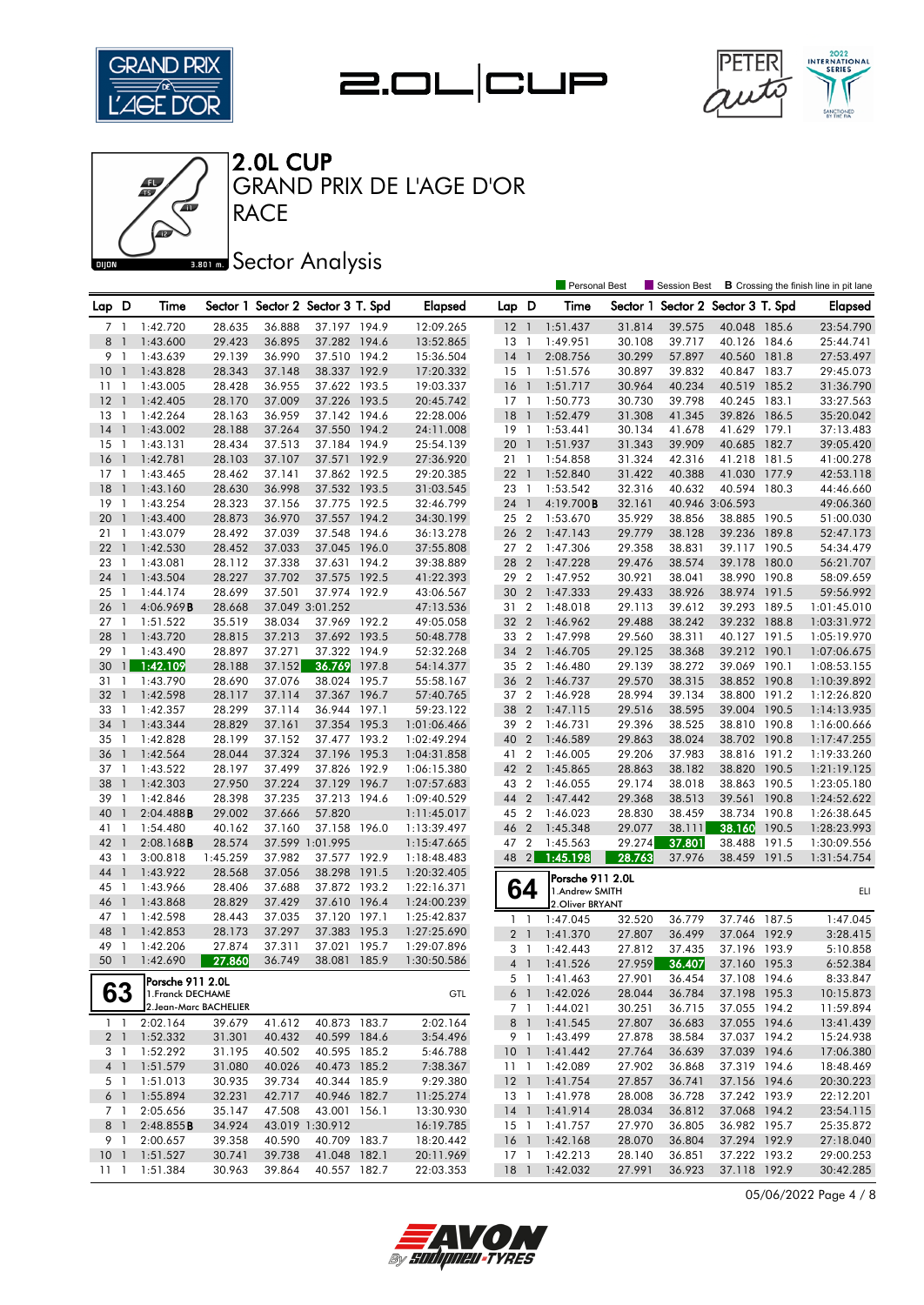







GRAND PRIX DE L'AGE D'OR

### **Bana** Sector Analysis

|                 |                |                                    |        |        |                                   |       |                |                                  |                | <b>Personal Best</b> |                  | Session Best             |                              |       | <b>B</b> Crossing the finish line in pit lane |
|-----------------|----------------|------------------------------------|--------|--------|-----------------------------------|-------|----------------|----------------------------------|----------------|----------------------|------------------|--------------------------|------------------------------|-------|-----------------------------------------------|
| Lap D           |                | Time                               |        |        | Sector 1 Sector 2 Sector 3 T. Spd |       | <b>Elapsed</b> | Lap D                            |                | Time                 | Sector 1         | Sector 2 Sector 3 T. Spd |                              |       | Elapsed                                       |
| 19              | - 1            | 1:42.397                           | 28.205 | 36.932 | 37.260 192.5                      |       | 32:24.682      | 221                              |                | 4:46.273B            | 28.414           |                          | 36.768 3:41.091              |       | 40:26.831                                     |
| 20              | $\mathbf{1}$   | 1:42.176                           | 28.087 | 36.835 | 37.254 193.5                      |       | 34:06.858      | 23 2                             |                | 1:46.838             | 34.057           | 35.958                   | 36.823 196.4                 |       | 42:13.669                                     |
| 21              | -1             | 1:42.401                           | 28.317 | 36.714 | 37.370 192.9                      |       | 35:49.259      | 24 2                             |                | 1:40.464             | 27.369           | 36.229                   | 36.866 197.4                 |       | 43:54.133                                     |
| 22              | $\overline{1}$ | $4:45.407$ <b>B</b>                | 28.174 |        | 36.873 3:40.360                   |       | 40:34.666      | 25 2                             |                | 1:40.475             | 27.410           | 36.055                   | 37.010 197.8                 |       | 45:34.608                                     |
| 23              | $\overline{2}$ | 1:48.709                           | 34.734 | 36.916 | 37.059 191.8                      |       | 42:23.375      | 26 <sub>2</sub>                  |                | 1:40.268             | 27.587           | 35.947                   | 36.734 197.8                 |       | 47:14.876                                     |
| 24              | 2              | 1:41.154                           | 27.518 | 36.686 | 36.950 193.5                      |       | 44:04.529      | 27 2                             |                | 1:40.479             | 27.586           | 36.059                   | 36.834 198.2                 |       | 48:55.355                                     |
| 25              | $\overline{2}$ | 1:41.649                           | 27.528 | 36.790 | 37.331 193.2                      |       | 45:46.178      | 28                               | $\overline{2}$ | 1:39.910             | 27.486           | 35.907                   | 36.517 199.6                 |       | 50:35.265                                     |
| 26              | $\overline{2}$ | 1:41.841                           | 27.815 | 36.835 | 37.191                            | 188.5 | 47:28.019      | 29 2                             |                | 1:41.159             | 28.392           | 36.111                   | 36.656 198.2                 |       | 52:16.424                                     |
| 27              | $\overline{2}$ | 1:42.699                           | 28.025 | 37.171 | 37.503 185.6                      |       | 49:10.718      | 30                               | $\overline{2}$ | 1:40.322             | 27.489           | 36.120                   | 36.713 196.0                 |       | 53:56.746                                     |
| 28              | $\overline{2}$ | 1:42.436                           | 28.219 | 36.879 | 37.338                            | 187.5 | 50:53.154      | 31 2                             |                | 1:40.723             | 27.483           | 36.492                   | 36.748 198.2                 |       | 55:37.469                                     |
| 29              | $\overline{2}$ | 1:42.461                           | 28.067 | 37.060 | 37.334 188.5                      |       | 52:35.615      | 32 2                             |                | 1:40.693             | 27.712           | 36.248                   | 36.733 195.3                 |       | 57:18.162                                     |
| 30              | $\overline{2}$ | 1:42.437                           | 27.913 | 37.133 | 37.391 186.2                      |       | 54:18.052      | 33 2                             |                | 1:40.288             | 27.623           | 36.059                   | 36.606 196.0                 |       | 58:58.450                                     |
| 31              | $\overline{2}$ | 1:42.902                           | 28.072 | 37.548 | 37.282 187.5                      |       | 56:00.954      | 34                               | $\overline{2}$ | 1:40.459             | 27.625           | 36.097                   | 36.737                       | 196.7 | 1:00:38.909                                   |
| 32              | $\overline{2}$ | 1:43.803                           | 28.222 | 38.422 | 37.159 190.5                      |       | 57:44.757      | 35 2                             |                | 1:40.427             | 27.589           | 36.140                   | 36.698 196.7                 |       | 1:02:19.336                                   |
| 33              | $\overline{2}$ | 1:42.087                           | 27.838 | 37.046 | 37.203 190.1                      |       | 59:26.844      | 36 2                             |                | 1:41.022             | 27.643           | 36.276                   | 37.103 197.1                 |       | 1:04:00.358                                   |
| 34              | $\overline{2}$ | 1:42.347                           | 27.822 | 37.483 | 37.042 191.8                      |       | 1:01:09.191    | 37 2                             |                | 1:40.804             | 27.719           | 36.243                   | 36.842 196.4                 |       | 1:05:41.162                                   |
| 35              | $\overline{2}$ | 1:41.951                           | 27.832 | 36.962 | 37.157 190.5                      |       | 1:02:51.142    | 38                               | $\overline{2}$ | 1:40.654             | 27.635           | 36.229                   | 36.790 197.8                 |       | 1:07:21.816                                   |
| 36              | $\overline{2}$ | 1:41.715                           | 27.714 | 37.023 | 36.978                            | 193.9 | 1:04:32.857    | 39 2                             |                | 1:40.569             | 27.479           | 36.396                   | 36.694 196.4                 |       | 1:09:02.385                                   |
| 37 <sub>2</sub> |                | 1:42.648                           | 27.584 | 37.401 | 37.663 192.9                      |       | 1:06:15.505    | 40                               | $\overline{2}$ | 1:40.544             | 27.656           | 36.215                   | 36.673 199.6                 |       | 1:10:42.929                                   |
| 38              | $\overline{2}$ | 1:42.729                           | 28.186 | 37.517 | 37.026                            | 193.5 | 1:07:58.234    | 41 2                             |                | 1:41.211             | 27.782           | 36.615                   | 36.814 197.4                 |       | 1:12:24.140                                   |
| 39              | $\overline{2}$ | 1:42.662                           | 27.996 | 37.315 | 37.351 195.3                      |       | 1:09:40.896    | 42 2                             |                | 1:41.038             | 27.956           | 36.261                   | 36.821 196.4                 |       | 1:14:05.178                                   |
| 40              | $\overline{2}$ | 1:42.229                           | 27.862 | 37.340 | 37.027 193.9                      |       | 1:11:23.125    | 43 2                             |                | 1:40.837             | 27.606           | 36.374                   | 36.857 198.2                 |       | 1:15:46.015                                   |
| 41              | $\overline{2}$ | 1:42.545                           | 28.228 | 37.142 | 37.175 193.2                      |       | 1:13:05.670    | 44 2                             |                | 1:40.408             | 27.634           | 36.133                   | 36.641                       | 197.1 | 1:17:26.423                                   |
| 42              | $\overline{2}$ | 1:42.147                           | 27.985 | 37.092 | 37.070 193.2                      |       | 1:14:47.817    | 45 2                             |                | 1:40.488             | 27.562           | 36.167                   | 36.759 200.0                 |       | 1:19:06.911                                   |
| 43              | $\overline{2}$ | 1:42.456                           | 27.919 | 37.217 | 37.320 193.2                      |       | 1:16:30.273    | 46 2                             |                | 1:40.249             | 27.665           | 36.145                   | 36.439                       | 198.9 | 1:20:47.160                                   |
| 44              | $\overline{2}$ | 1:41.943                           | 27.795 | 36.936 | 37.212 193.9                      |       | 1:18:12.216    | 47 2                             |                | 1:40.510             | 27.518           | 36.446                   | 36.546 197.8                 |       | 1:22:27.670                                   |
| 45              | $\overline{2}$ | 1:41.934                           | 27.961 | 36.899 | 37.074 193.9                      |       | 1:19:54.150    | 48 2                             |                | 1:40.791             | 27.527           | 36.300                   | 36.964 198.2                 |       | 1:24:08.461                                   |
| 46              | $\overline{2}$ | 1:42.687                           | 28.317 | 37.439 | 36.931 192.5                      |       | 1:21:36.837    | 49                               | $\overline{2}$ | 1:40.224             | 27.493           | 36.017                   | 36.714 198.2                 |       | 1:25:48.685                                   |
| 47 2            |                | 1:41.611                           | 27.593 | 36.972 | 37.046 190.8                      |       | 1:23:18.448    | 50                               | $\overline{2}$ | 1:40.681             | 27.644           | 36.330                   | 36.707 197.1                 |       | 1:27:29.366                                   |
| 48              | $\overline{2}$ | 1:41.623                           | 27.727 | 36.913 | 36.983                            | 192.2 | 1:25:00.071    | 51 2                             |                | 1:41.117             | 27.750           | 36.435                   | 36.932 198.2                 |       | 1:29:10.483                                   |
| 49              | $\overline{2}$ | 1:41.653                           | 27.710 | 36.990 | 36.953 193.2                      |       | 1:26:41.724    | 52 2                             |                | 1:41.054             | 27.840           | 36.503                   | 36.711 198.9                 |       | 1:30:51.537                                   |
| 50              | $\overline{2}$ | 1:42.244                           | 27.632 | 36.897 | 37.715 191.5                      |       | 1:28:23.968    |                                  |                | Porsche 911 2.0L     |                  |                          |                              |       |                                               |
| 51              | $\overline{2}$ | 1:41.952                           | 27.917 | 37.011 | 37.024 191.8                      |       | 1:30:05.920    | 84                               |                | 1.Steve JONES        |                  |                          |                              |       | GTL                                           |
| 52 2            |                | 1:41.229                           | 27.853 | 36.623 | 36.753                            | 194.6 | 1:31:47.149    |                                  |                |                      |                  |                          |                              |       |                                               |
|                 |                | Porsche 911 2.0L                   |        |        |                                   |       |                | 1 <sup>1</sup>                   |                | 1:58.041             | 38.500           | 40.020                   | 39.521                       | 187.8 | 1:58.041                                      |
| 77              |                | 1. Mark SUMPTER<br>2.Andrew JORDAN |        |        |                                   |       | ELI            | 2 <sub>1</sub>                   |                | 1:48.401             | 29.677           | 39.321                   | 39.403 187.5                 |       | 3:46.442                                      |
| 11              |                | 1:44.805                           | 32.029 | 35.904 | 36.872 196.0                      |       | 1:44.805       | 3 <sub>1</sub><br>$\overline{4}$ | $\overline{1}$ | 1:48.642<br>1:48.783 | 30.224<br>30.357 | 39.014<br>38.932         | 39.404 186.5<br>39.494 186.5 |       | 5:35.084<br>7:23.867                          |
| 2 <sub>1</sub>  |                | 1:41.554                           | 28.199 | 36.369 | 36.986 197.8                      |       | 3:26.359       | 5 <sub>1</sub>                   |                | 1:49.197             | 30.054           | 39.725                   | 39.418 186.9                 |       | 9:13.064                                      |
| 3 1             |                | 1:41.244                           | 28.165 | 36.084 | 36.995 197.1                      |       | 5:07.603       | $6-1$                            |                | 1:48.785             | 30.490           | 39.082                   | 39.213                       | 187.5 | 11:01.849                                     |
| 4 1             |                | 1:41.422                           | 27.925 | 36.398 | 37.099 197.4                      |       | 6:49.025       | 7 1                              |                | 1:47.995             | 29.790           | 39.177                   | 39.028                       | 188.8 | 12:49.844                                     |
| 5 <sub>1</sub>  |                | 1:41.418                           | 27.818 | 36.471 | 37.129 196.4                      |       | 8:30.443       | 8                                | $\overline{1}$ | 1:48.043             | 30.088           | 38.812                   | 39.143                       | 188.2 | 14:37.887                                     |
| 6               | $\overline{1}$ | 1:41.656                           | 27.959 | 36.289 | 37.408 195.7                      |       | 10:12.099      | 9                                | $\overline{1}$ | 1:49.545             | 30.568           | 39.602                   | 39.375 187.8                 |       | 16:27.432                                     |
|                 | 7 1            | 1:42.113                           | 28.268 | 36.723 | 37.122 198.2                      |       | 11:54.212      | 10 <sub>1</sub>                  |                | 1:49.263             | 30.296           | 39.790                   | 39.177 188.8                 |       | 18:16.695                                     |
|                 |                | 8 1 1:41.865                       | 28.110 | 36.525 | 37.230 196.7                      |       | 13:36.077      |                                  |                | 11 1 1:48.407        | 30.208           | 38.813                   | 39.386 187.8                 |       | 20:05.102                                     |
|                 |                | 9 1 1:42.831                       | 28.997 | 36.552 | 37.282 195.7                      |       | 15:18.908      |                                  |                | 12 1 1:50.297        | 30.536           | 39.776                   | 39.985 185.9                 |       | 21:55.399                                     |
|                 |                | 10 1 1:41.620                      | 28.061 | 36.311 | 37.248 197.4                      |       | 17:00.528      | 13 1                             |                | 1:49.309             | 30.413           | 39.300                   | 39.596 187.8                 |       | 23:44.708                                     |
| $11 \quad 1$    |                | 1:41.547                           | 27.861 | 36.422 | 37.264 197.4                      |       | 18:42.075      |                                  |                | 14 1 1:49.517        | 30.596           | 39.368                   | 39.553 189.5                 |       | 25:34.225                                     |
|                 |                | 12 1 1:41.648                      | 28.142 | 36.494 | 37.012 193.9                      |       | 20:23.723      |                                  |                | 15 1 1:50.681        | 31.624           | 39.634                   | 39.423 187.5                 |       | 27:24.906                                     |
|                 |                | 13 1 1:41.581                      | 27.924 | 36.459 | 37.198 198.2                      |       | 22:05.304      |                                  |                | 16 1 1:49.046        | 30.588           | 39.100                   | 39.358 187.5                 |       | 29:13.952                                     |
|                 |                | 14 1 1:42.371                      | 28.853 | 36.411 | 37.107 200.7                      |       | 23:47.675      |                                  |                | 17 1 1:49.725        | 30.697           | 39.235                   | 39.793 186.9                 |       | 31:03.677                                     |
|                 |                | 15 1 1:42.445                      | 28.175 | 36.866 | 37.404 197.1                      |       | 25:30.120      |                                  |                | 18 1 1:51.642        | 31.049           | 40.633                   | 39.960 187.5                 |       | 32:55.319                                     |
|                 |                | 16 1 1:42.044                      | 28.276 | 36.522 | 37.246 196.7                      |       | 27:12.164      |                                  |                | 19 1 1:50.072        | 30.605           | 40.280                   | 39.187 189.1                 |       | 34:45.391                                     |
|                 |                | 17 1 1:41.689                      | 27.927 | 36.556 | 37.206 199.3                      |       | 28:53.853      |                                  |                | 20 1 1:51.262        | 30.319           | 41.206                   | 39.737 187.2                 |       | 36:36.653                                     |
|                 |                | 18 1 1:41.947                      | 28.156 | 36.579 | 37.212 197.4                      |       | 30:35.800      |                                  |                | 21 1 1:49.424        | 30.745           | 39.222                   | 39.457 186.9                 |       | 38:26.077                                     |
|                 |                | 19 1 1:41.606                      | 28.191 | 36.408 | 37.007 197.1                      |       | 32:17.406      |                                  |                | 22 1 1:49.984        | 30.680           | 39.445                   | 39.859 185.9                 |       | 40:16.061                                     |
|                 |                | 20 1 1:41.805                      | 28.389 | 36.234 | 37.182 197.4                      |       | 33:59.211      |                                  |                | 23 1 1:50.465        | 30.881           | 39.775                   | 39.809 187.8                 |       | 42:06.526                                     |
| $21 \quad 1$    |                | 1:41.347                           | 27.960 | 36.384 | 37.003 198.5                      |       | 35:40.558      |                                  |                | 24 1 1:50.619        | 31.047           | 39.863                   | 39.709 183.7                 |       | 43:57.145                                     |

05/06/2022 Page 5 / 8

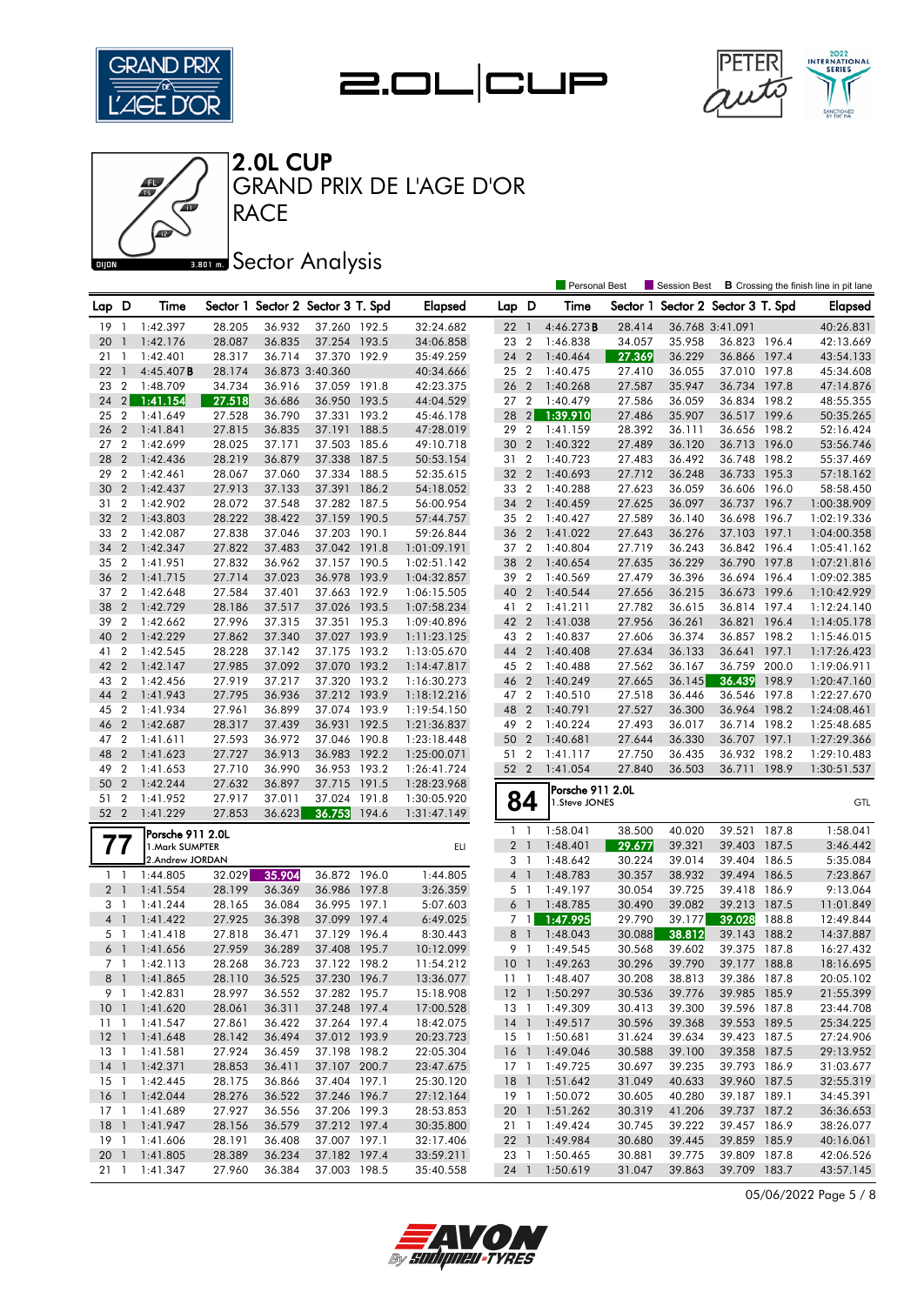







**RACE** GRAND PRIX DE L'AGE D'OR

### **Bana** Sector Analysis

|                 |                          |                                        |        |        |                                   |       |                |                     |                | <b>Personal Best</b> |                        | <b>Session Best</b>      |                              |       | <b>B</b> Crossing the finish line in pit lane |
|-----------------|--------------------------|----------------------------------------|--------|--------|-----------------------------------|-------|----------------|---------------------|----------------|----------------------|------------------------|--------------------------|------------------------------|-------|-----------------------------------------------|
| Lap D           |                          | Time                                   |        |        | Sector 1 Sector 2 Sector 3 T. Spd |       | <b>Elapsed</b> | Lap D               |                | Time                 | Sector 1               | Sector 2 Sector 3 T. Spd |                              |       | <b>Elapsed</b>                                |
| 25              | -1                       | 4:12.682B                              | 31.356 |        | 39.529 3:01.797                   |       | 48:09.827      | 32 2                |                | 1:41.950             | 27.775                 | 36.959                   | 37.216 194.6                 |       | 58:17.530                                     |
| 26              | $\overline{1}$           | 1:59.401                               | 40.231 | 39.268 | 39.902 183.4                      |       | 50:09.228      | 33 2                |                | 1:41.669             | 27.836                 | 36.772                   | 37.061 195.7                 |       | 59:59.199                                     |
| 27              | -1                       | 1:51.059                               | 30.909 | 40.173 | 39.977 185.2                      |       | 52:00.287      | 34 2                |                | 1:42.180             | 27.703                 | 36.992                   | 37.485 194.6                 |       | 1:01:41.379                                   |
| 28              | $\mathbf{1}$             | 1:50.085                               | 30.752 | 39.247 | 40.086 185.6                      |       | 53:50.372      | 35 2                |                | 1:41.598             | 27.706                 | 36.822                   | 37.070 196.0                 |       | 1:03:22.977                                   |
| 29              | $\overline{1}$           | 1:50.978                               | 30.459 | 40.082 | 40.437 187.2                      |       | 55:41.350      | 36 2                |                | 1:41.579             | 27.755                 | 36.866                   | 36.958                       | 196.4 | 1:05:04.556                                   |
| 30              | $\overline{\phantom{a}}$ | 1:50.199                               | 30.600 | 39.585 | 40.014 185.2                      |       | 57:31.549      | 37 2                |                | 1:43.601             | 28.136                 | 37.793                   | 37.672 196.7                 |       | 1:06:48.157                                   |
| 31              | $\overline{1}$           | 1:51.863                               | 31.285 | 40.420 | 40.158 185.2                      |       | 59:23.412      | 38                  | $\overline{2}$ | 1:41.767             | 27.895                 | 36.812                   | 37.060 196.0                 |       | 1:08:29.924                                   |
| 32              | $\overline{1}$           | 1:50.652                               | 30.827 | 40.077 | 39.748                            | 186.9 | 1:01:14.064    | 39 2                |                | 1:42.092             | 27.824                 | 37.050                   | 37.218 197.4                 |       | 1:10:12.016                                   |
| 33              | -1                       | 1:50.120                               | 30.670 | 39.581 | 39.869 184.9                      |       | 1:03:04.184    | 40                  | $\overline{2}$ | 1:42.758             | 28.316                 | 36.995                   | 37.447 195.3                 |       | 1:11:54.774                                   |
| 34              | $\overline{1}$           | 1:50.241                               | 31.163 | 39.477 | 39.601                            | 187.5 | 1:04:54.425    | 41 2                |                | 1:42.126             | 27.874                 | 36.948                   | 37.304 194.2                 |       | 1:13:36.900                                   |
| 35              | $\overline{1}$           | 1:51.455                               | 31.570 | 39.673 | 40.212 185.6                      |       | 1:06:45.880    | 42 2                |                | 1:41.485             | 27.750                 | 36.653                   | 37.082 194.9                 |       | 1:15:18.385                                   |
| 36              | $\overline{1}$           | 1:52.949                               | 32.671 | 39.654 | 40.624                            | 181.5 | 1:08:38.829    | 43 2                |                | 1:41.544             | 27.733                 | 36.797                   | 37.014 195.7                 |       | 1:16:59.929                                   |
| 37              | -1                       | 1:52.295                               | 31.270 | 41.280 | 39.745 186.9                      |       | 1:10:31.124    | 44 2                |                | 1:42.037             | 27.669                 | 37.192                   | 37.176 195.3                 |       | 1:18:41.966                                   |
| 38              | $\mathbf{1}$             | 1:52.437                               | 31.217 | 40.540 | 40.680 182.1                      |       | 1:12:23.561    | 45 2                |                | 1:42.705             | 27.792                 | 37.913                   | 37.000 196.0                 |       | 1:20:24.671                                   |
| 39              | -1                       | 1:52.829                               | 31.758 | 40.735 | 40.336                            | 187.2 | 1:14:16.390    | 46 2                |                | 1:42.287             | 27.625                 | 36.915                   | 37.747 194.9                 |       | 1:22:06.958                                   |
| 40              | $\mathbf{1}$             | 1:50.916                               | 31.080 | 40.045 | 39.791                            | 186.9 | 1:16:07.306    | 47 2                |                | 1:42.622             | 27.654                 | 37.751                   | 37.217 194.6                 |       | 1:23:49.580                                   |
| 41              | -1                       | 1:51.325                               | 31.145 | 40.259 | 39.921                            | 186.9 | 1:17:58.631    | 48                  | $\overline{2}$ | 1:41.814             | 27.848                 | 36.902                   | 37.064 195.3                 |       | 1:25:31.394                                   |
| 42              | $\overline{1}$           | 1:51.054                               | 31.065 | 39.738 | 40.251                            | 187.5 | 1:19:49.685    | 49                  | $\overline{2}$ | 1:41.797             | 27.705                 | 37.116                   | 36.976 196.4                 |       | 1:27:13.191                                   |
| 43              | -1                       | 1:53.208                               | 31.192 | 42.341 | 39.675 187.8                      |       | 1:21:42.893    | 50                  | $\overline{2}$ | 1:42.843             | 28.399                 | 37.218                   | 37.226 195.7                 |       | 1:28:56.034                                   |
| 44              | $\mathbf{1}$             | 1:51.590                               | 30.905 | 39.777 | 40.908                            | 184.3 | 1:23:34.483    | 51                  | $\vert$ 2      | 1:41.241             | 27.620                 | 36.638                   | 36.983 196.7                 |       | 1:30:37.275                                   |
| 45              | -1                       | 1:52.529                               | 33.140 | 39.410 | 39.979 185.9                      |       | 1:25:27.012    |                     |                |                      |                        |                          |                              |       |                                               |
| 46              | $\mathbf{1}$             | 1:52.770                               | 31.340 | 40.913 | 40.517 181.5                      |       | 1:27:19.782    |                     | 23             | Porsche 911 2.0L     |                        |                          |                              |       |                                               |
| 47              | $\overline{1}$           | 1:52.215                               | 31.323 | 41.148 | 39.744                            | 188.2 | 1:29:11.997    |                     |                | 1. Charles RUPP      | 2. François JAKUBOWSKI |                          |                              |       | GTL                                           |
| 48              | $\overline{1}$           | 1:51.560                               | 30.907 | 39.955 | 40.698                            | 183.1 | 1:31:03.557    | $\mathbf{1}$        | $\overline{1}$ | 1:53.178             | 36.679                 | 38.092                   | 38.407 189.5                 |       | 1:53.178                                      |
|                 |                          |                                        |        |        |                                   |       |                |                     |                |                      |                        |                          |                              |       |                                               |
|                 |                          | Porsche 911 2.0L                       |        |        |                                   |       |                | 2 <sub>1</sub><br>3 | $\overline{1}$ | 1:45.898<br>1:45.123 | 29.862<br>29.126       | 38.060                   | 37.976 195.3<br>38.537 193.9 |       | 3:39.076<br>5:24.199                          |
| T               | b                        | 1. Bonamy GRIMES<br>2. Jonathan MOWLEM |        |        |                                   |       | <b>GTL-ELI</b> | 4 1                 |                | 1:46.044             | 29.349                 | 37.460<br>37.604         | 39.091 191.5                 |       | 7:10.243                                      |
| 1               | - 1                      | 1:56.252                               | 38,980 | 39.742 | 37.530 193.9                      |       | 1:56.252       | 5                   | $\overline{1}$ | 1:46.485             | 30.079                 | 37.971                   | 38.435 194.6                 |       | 8:56.728                                      |
| 2 <sub>1</sub>  |                          | 1:45.070                               | 28.543 | 38.346 | 38.181                            | 193.5 | 3:41.322       | 6 1                 |                | 1:45.674             | 29.396                 | 37.959                   | 38.319 193.9                 |       | 10:42.402                                     |
| 3               | - 1                      | 1:44.848                               | 30.035 | 37.145 | 37.668 193.9                      |       | 5:26.170       | 7 <sup>1</sup>      |                | 1:45.257             | 29.638                 | 37.420                   | 38.199 195.3                 |       | 12:27.659                                     |
| $4-1$           |                          | 1:44.297                               | 28.766 | 37.387 | 38.144 190.1                      |       | 7:10.467       | 8                   | $\overline{1}$ | 1:44.529             | 29.100                 | 37.135                   | 38.294 195.7                 |       | 14:12.188                                     |
| 5 <sub>1</sub>  |                          | 1:43.600                               | 28.486 | 37.357 | 37.757 193.9                      |       | 8:54.067       | 9                   | $\overline{1}$ | 1:45.463             | 29.156                 | 37.873                   | 38.434 194.6                 |       | 15:57.651                                     |
| 6 <sup>1</sup>  |                          | 1:43.287                               | 28.823 | 36.990 | 37.474 192.5                      |       | 10:37.354      | 10 <sub>1</sub>     |                | 1:44.653             | 29.132                 | 37.467                   | 38.054 195.7                 |       | 17:42.304                                     |
| 7 <sub>1</sub>  |                          | 1:43.042                               | 28.194 | 37.146 | 37.702 192.2                      |       | 12:20.396      | $\overline{11}$     | $\overline{1}$ | 1:46.369             | 29.908                 | 37.724                   | 38.737 193.5                 |       | 19:28.673                                     |
| 8               | $\overline{1}$           | 1:42.825                               | 28.468 | 36.853 | 37.504 194.2                      |       | 14:03.221      | $12-1$              |                | 1:45.333             | 29.377                 | 37.495                   | 38.461 193.9                 |       | 21:14.006                                     |
| 9               | $\overline{1}$           | 1:44.868                               | 28.491 | 37.273 | 39.104 189.1                      |       | 15:48.089      | 13                  | $\overline{1}$ | 1:45.431             | 29.286                 | 37.430                   | 38.715 194.6                 |       | 22:59.437                                     |
| 10              | $\overline{1}$           | 1:44.548                               | 28.184 | 38.759 | 37.605 194.2                      |       | 17:32.637      | $14-1$              |                | 1:44.982             | 29.112                 | 37.376                   | 38.494 194.6                 |       | 24:44.419                                     |
| 11              | $\overline{1}$           | 1:43.922                               | 28.241 | 36.672 | 39.009 191.8                      |       | 19:16.559      | 15                  | $\overline{1}$ | 1:45.633             | 29.526                 | 37.591                   | 38.516 194.2                 |       | 26:30.052                                     |
| 12              | $\overline{1}$           | 1:43.219                               | 28.779 | 36.890 | 37.550 193.2                      |       | 20:59.778      | 16 1                |                | 1:45.681             | 29.738                 | 37.624                   | 38.319 195.7                 |       | 28:15.733                                     |
| 13              | $\overline{1}$           | 1:42.702                               | 28.535 | 36.931 | 37.236 194.2                      |       | 22:42.480      | 17                  | $\overline{1}$ | 1:45.598             | 29.455                 | 37.807                   | 38.336                       | 195.7 | 30:01.331                                     |
| 14              | $\mathbf{1}$             | 1:43.750                               | 28.813 | 37.078 | 37.859 193.9                      |       | 24:26.230      | $18-1$              |                | 1:45.264             | 29.488                 | 37.537                   | 38.239 195.3                 |       | 31:46.595                                     |
| 15              | - 1                      | 1:43.440                               | 28.739 | 37.153 | 37.548 194.6                      |       | 26:09.670      | 19                  | $\overline{1}$ | 1:45.456             | 29.655                 | 37.513                   | 38.288 195.7                 |       | 33:32.051                                     |
| 16              | $\overline{1}$           | 1:42.768                               | 28.145 | 37.202 | 37.421 191.5                      |       | 27:52.438      | 20                  | $\overline{1}$ | $4:08.235$ <b>B</b>  | 29.252                 |                          | 37.821 3:01.162              |       | 37:40.286                                     |
| $17-1$          |                          | 1:45.139                               | 28.106 | 39.583 | 37.450 192.2                      |       | 29:37.577      | 21 2                |                | 1:50.582             | 35.047                 | 37.811                   | 37.724 196.0                 |       | 39:30.868                                     |
|                 |                          | 18 1 1:43.676                          | 28.333 | 37.334 | 38.009 192.2                      |       | 31:21.253      |                     |                | 22 2 1:44.248        | 29.252                 | 37.280                   | 37.716 194.9                 |       | 41:15.116                                     |
|                 |                          | 19 1 1:45.170                          | 28.684 | 39.023 | 37.463 193.2                      |       | 33:06.423      |                     |                | 23 2 1:43.732        | 28.979                 | 37.133                   | 37.620 196.0                 |       | 42:58.848                                     |
| 201             |                          | 1:43.582                               | 28.997 | 37.355 | 37.230 194.2                      |       | 34:50.005      |                     |                | 24 2 1:43.799        | 28.797                 | 37.239                   | 37.763 196.0                 |       | 44:42.647                                     |
| 21 1            |                          | 1:44.409                               | 28.690 | 38.075 | 37.644 192.9                      |       | 36:34.414      |                     |                | 25 2 1:43.529        | 28.727                 | 37.044                   | 37.758 196.4                 |       | 46:26.176                                     |
| $22 \quad 1$    |                          | 1:43.440                               | 28.701 | 37.032 | 37.707 192.2                      |       | 38:17.854      |                     |                | 26 2 1:43.498        | 28.741                 | 37.120                   | 37.637 196.4                 |       | 48:09.674                                     |
| 23 1            |                          | 1:42.864                               | 28.683 | 37.011 | 37.170 193.5                      |       | 40:00.718      |                     |                | 27 2 1:43.142        | 28.686                 | 37.003                   | 37.453 196.0                 |       | 49:52.816                                     |
| 24 1            |                          | 1:43.663                               | 29.238 | 36.882 | 37.543 194.9                      |       | 41:44.381      |                     |                | 28 2 1:43.047        | 28.640                 | 36.864                   | 37.543 195.7                 |       | 51:35.863                                     |
| 25 1            |                          | 1:43.769                               | 28.650 | 37.574 | 37.545 195.3                      |       | 43:28.150      |                     |                | 29 2 1:42.683        | 28.515                 | 36.785                   | 37.383 196.0                 |       | 53:18.546                                     |
| 26 1            |                          | 1:45.374                               | 28.631 | 39.061 | 37.682 189.8                      |       | 45:13.524      |                     |                | 30 2 1:42.959        | 28.359                 | 37.028                   | 37.572 196.0                 |       | 55:01.505                                     |
| 27 <sub>1</sub> |                          | 4:25.347B                              | 28.788 |        | 37.228 3:19.331                   |       | 49:38.871      |                     |                | 31 2 1:42.722        | 28.313                 | 36.747                   | 37.662 195.3                 |       | 56:44.227                                     |
|                 |                          | 28 2 1:49.698                          | 34.614 | 37.461 | 37.623 192.9                      |       | 51:28.569      |                     |                | 32 2 1:43.091        | 28.410                 | 37.148                   | 37.533 195.7                 |       | 58:27.318                                     |
|                 |                          | 29 2 1:42.387                          | 28.046 | 36.841 | 37.500 194.9                      |       | 53:10.956      |                     |                | 33 2 1:42.193        | 28.316                 | 36.540                   | 37.337 196.4                 |       | 1:00:09.511                                   |
|                 |                          | 30 2 1:42.497                          | 27.946 | 37.062 | 37.489 194.2                      |       | 54:53.453      |                     |                | 34 2 1:42.699        | 28.210                 | 37.120                   | 37.369 196.7                 |       | 1:01:52.210                                   |
| 31 2            |                          | 1:42.127                               | 28.031 | 36.882 | 37.214 194.9                      |       | 56:35.580      |                     |                | 35 2 1:42.732        | 28.412                 | 36.857                   | 37.463 196.7                 |       | 1:03:34.942                                   |
|                 |                          |                                        |        |        |                                   |       |                |                     |                |                      |                        |                          |                              |       |                                               |

05/06/2022 Page 6 / 8

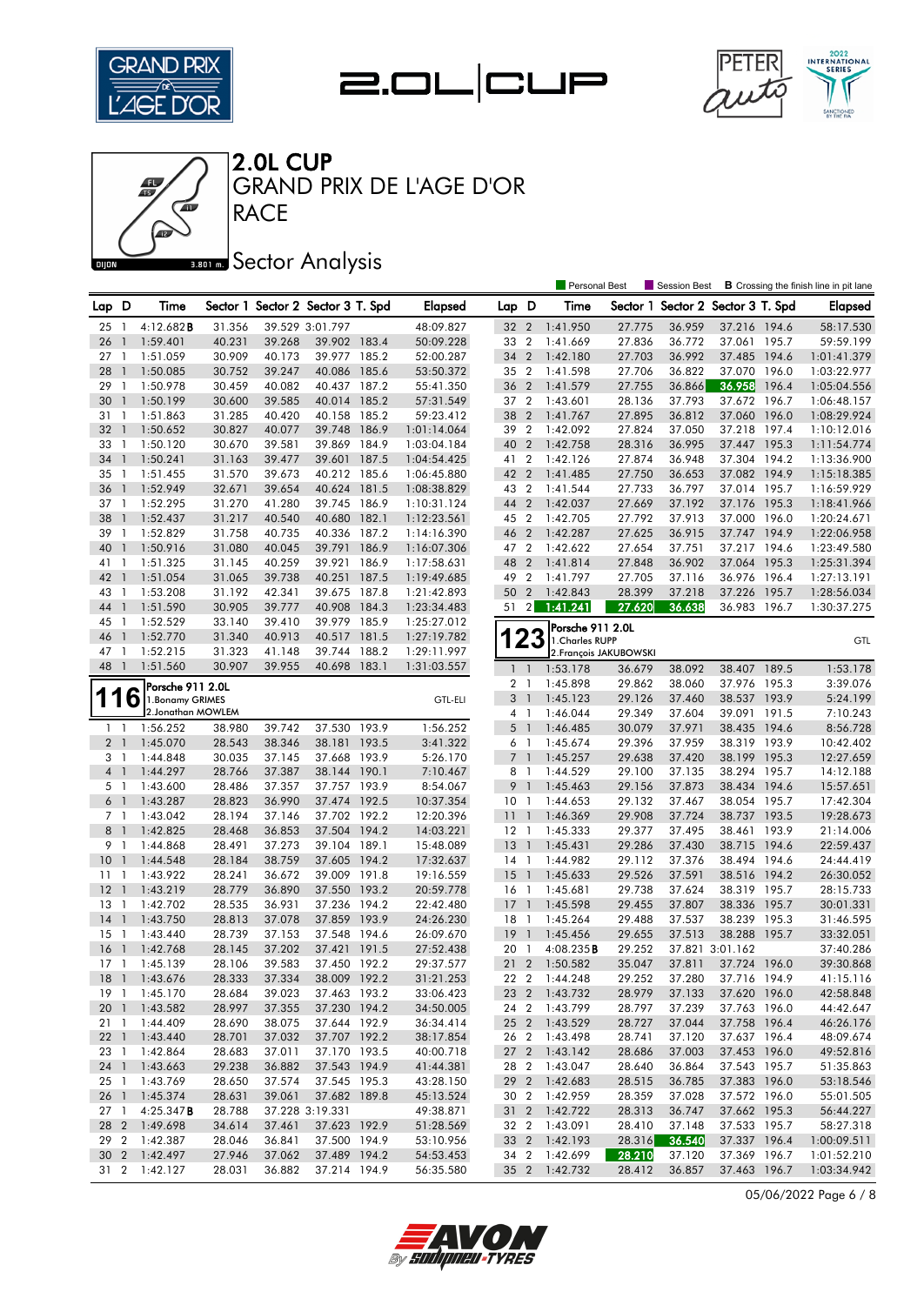







**RACE** GRAND PRIX DE L'AGE D'OR

### **Bana** Sector Analysis

|                 |                          |                                     |                  |                  |                                   |       |                            |                 |                          | Personal Best                             |                  | Session Best                      |                              |       | <b>B</b> Crossing the finish line in pit lane |
|-----------------|--------------------------|-------------------------------------|------------------|------------------|-----------------------------------|-------|----------------------------|-----------------|--------------------------|-------------------------------------------|------------------|-----------------------------------|------------------------------|-------|-----------------------------------------------|
| Lap D           |                          | Time                                |                  |                  | Sector 1 Sector 2 Sector 3 T. Spd |       | <b>Elapsed</b>             | Lap D           |                          | Time                                      |                  | Sector 1 Sector 2 Sector 3 T. Spd |                              |       | <b>Elapsed</b>                                |
| 36              | $\overline{2}$           | 1:43.387                            | 28.603           | 37.480           | 37.304 197.8                      |       | 1:05:18.329                | $5-1$           |                          | 1:43.296                                  | 28.403           | 36.955                            | 37.938 194.2                 |       | 8:41.953                                      |
| 37              | $\overline{2}$           | 1:42.361                            | 28.267           | 36.632           | 37.462 197.1                      |       | 1:07:00.690                | 6 1             |                          | 1:43.123                                  | 28.375           | 37.065                            | 37.683 194.6                 |       | 10:25.076                                     |
| 38              | $\mathbf{2}$             | 1:42.188                            | 28.312           | 36.618           | 37.258                            | 197.1 | 1:08:42.878                | $\overline{7}$  | $\overline{1}$           | 1:42.920                                  | 28.494           | 36.942                            | 37.484 194.9                 |       | 12:07.996                                     |
| 39              | $\overline{2}$           | 1:43.260                            | 28.491           | 37.305           | 37.464                            | 196.7 | 1:10:26.138                | 8               | $\overline{\phantom{a}}$ | 1:43.587                                  | 29.037           | 37.220                            | 37.330 196.7                 |       | 13:51.583                                     |
| 40 2            |                          | 1:45.846                            | 28.416           | 36.691           | 40.739 123.1                      |       | 1:12:11.984                | 9               | $\overline{1}$           | 1:44.051                                  | 29.139           | 37.067                            | 37.845 193.9                 |       | 15:35.634                                     |
|                 |                          |                                     |                  |                  |                                   |       |                            | 10 <sub>1</sub> |                          | 1:45.765                                  | 28.521           | 36.917                            | 40.327 195.7                 |       | 17:21.399                                     |
|                 | 165                      | Porsche 911 2.0L                    |                  |                  |                                   |       | GTL                        | 11              | $\overline{1}$           | 1:43.806                                  | 28.692           | 37.387                            | 37.727 195.7                 |       | 19:05.205                                     |
|                 |                          | 1. Alexis FALCON                    |                  |                  |                                   |       |                            | $12-1$          |                          | 1:43.504                                  | 28.473           | 37.119                            | 37.912 195.3                 |       | 20:48.709                                     |
| $1\quad$        |                          | 6:20.783B                           |                  |                  |                                   |       | 6:20.783                   | 13              | $\overline{1}$           | 1:43.485                                  | 28.691           | 37.047                            | 37.747 195.7                 |       | 22:32.194                                     |
| $\overline{2}$  | $\mathbf{1}$             | 2:00.904                            | 39.072           | 40.981           | 40.851 175.0                      |       | 8:21.687                   | $14-1$          |                          | 1:43.045                                  | 28.289           | 36.892                            | 37.864 194.6                 |       | 24:15.239                                     |
| 3 <sup>1</sup>  |                          | 1:53.145                            | 31.425           | 40.534           | 41.186 176.2                      |       | 10:14.832                  | 15              | $\overline{1}$           | 1:43.193                                  | 28.263           | 37.073                            | 37.857 195.3                 |       | 25:58.432                                     |
| 4 <sub>1</sub>  |                          | 1:51.808                            | 32.233           | 39.629           | 39.946 177.6                      |       | 12:06.640                  | $16-1$          |                          | 1:43.190                                  | 28.318           | 37.165                            | 37.707 194.9                 |       | 27:41.622                                     |
| 5 <sub>1</sub>  |                          | 1:53.129                            | 32.987           | 40.206           | 39.936 180.3                      |       | 13:59.769                  | 17              | $\overline{1}$           | 1:43.086                                  | 28.173           | 36.995                            | 37.918 195.7                 |       | 29:24.708                                     |
| 6 1             |                          | 1:51.125                            | 30.768           | 40.223           | 40.134 178.8                      |       | 15:50.894                  | 18 1            |                          | 1:43.245                                  | 28.343           | 37.194                            | 37.708 194.2                 |       | 31:07.953                                     |
| 7 <sup>1</sup>  |                          | 1:50.526                            | 30.222           | 40.303           | 40.001                            | 178.8 | 17:41.420                  | $19-1$          |                          | 1:43.479                                  | 28.408           | 37.370                            | 37.701 193.9                 |       | 32:51.432                                     |
| 8               | $\overline{1}$           | 1:54.602                            | 31.677           | 41.745           | 41.180 180.0                      |       | 19:36.022                  | 20              | $\overline{1}$           | 1:43.195                                  | 28.373           | 36.916                            | 37.906 194.6                 |       | 34:34.627                                     |
| 9               | $\mathbf{1}$             | 6:58.881B                           | 30.025           |                  | 39.069 5:49.787                   |       | 26:34.903                  | 211             |                          | 1:43.705                                  | 28.638           | 36.989                            | 38.078 194.2                 |       | 36:18.332                                     |
| 10 <sup>°</sup> | -1                       | 1:57.388                            | 37.909           | 39.531           | 39.948                            | 177.3 | 28:32.291                  | 22 1            |                          | 1:43.558                                  | 28.449           | 37.254                            | 37.855 194.2                 |       | 38:01.890                                     |
| 11              | $\overline{\phantom{a}}$ | 1:50.365                            | 29.570           | 40.632           | 40.163 180.0                      |       | 30:22.656                  | 23 1            |                          | 1:43.517                                  | 28.349           | 37.391                            | 37.777 194.6                 |       | 39:45.407                                     |
| $12-1$          |                          | 1:50.523                            | 29.627           | 41.099           | 39.797 180.6                      |       | 32:13.179                  | 24 1            |                          | 1:43.563                                  | 28.337           | 37.524                            | 37.702 194.6                 |       | 41:28.970                                     |
| 13              | $\overline{1}$           | 1:48.787                            | 29.663           | 39.227           | 39.897 181.2                      |       | 34:01.966                  | 25              | $\overline{1}$           | 1:43.724                                  | 28.145           | 37.466                            | 38.113 193.9                 |       | 43:12.694                                     |
| 14              | -1                       | 1:49.156                            | 29.595           | 39.752           | 39.809 180.9                      |       | 35:51.122                  | 26 1            |                          | 1:43.787                                  | 28.707           | 37.038                            | 38.042 194.9                 |       | 44:56.481                                     |
| 15              | $\overline{1}$           | 1:47.812                            | 29.463           | 38.508           | 39.841                            | 179.7 | 37:38.934                  | 27              | $\overline{1}$           | 4:31.652 <b>B</b>                         | 29.628           |                                   | 37.387 3:24.637              |       | 49:28.133                                     |
| 16              | -1                       | 4:24.187B                           | 29.575           |                  | 55.649 2:58.963                   |       | 42:03.121                  | 28 2            |                          | 1:50.835                                  | 35.390           | 37.428                            | 38.017 194.9                 |       | 51:18.968                                     |
| $17-1$          |                          | 1:56.779                            | 37.118           | 39.908           | 39.753 180.6                      |       | 43:59.900                  | 29              | $\overline{2}$           | 1:45.593                                  | 30.003           | 37.528                            | 38.062 193.2                 |       | 53:04.561                                     |
| 18              | $\overline{1}$           | 1:49.503                            | 29.884           | 39.587           | 40.032 180.6                      |       | 45:49.403                  | 30 2            |                          | 1:42.742                                  | 28.576           | 36.731                            | 37.435 194.9                 |       | 54:47.303                                     |
| 19              | $\overline{1}$           | 1:49.050                            | 29.711           | 39.250           | 40.089 179.7                      |       | 47:38.453                  | 31 2            |                          | 1:42.432                                  | 28.376           | 36.831                            | 37.225 194.6                 |       | 56:29.735                                     |
| 20              | $\overline{1}$           | 1:49.878                            | 29.747           | 40.026           | 40.105 180.6                      |       | 49:28.331                  | 32 2            |                          | 1:42.573                                  | 28.202           | 37.062                            | 37.309 195.3                 |       | 58:12.308                                     |
| 21              | $\overline{1}$           | 1:49.999                            | 29.610           | 40.303           | 40.086 179.7                      |       | 51:18.330                  | 33 2            |                          | 1:42.676                                  | 28.242           | 36.903                            | 37.531 194.9                 |       | 59:54.984                                     |
| 22              | $\overline{1}$           | 1:50.088                            | 30.339           | 39.996           | 39.753                            | 180.3 | 53:08.418                  | 34 2            |                          | 1:43.643                                  | 28.166           | 37.580                            | 37.897 193.9                 |       | 1:01:38.627                                   |
| 23              | $\overline{1}$           | 1:49.142                            | 29.670           | 39.548           | 39.924 180.6                      |       | 54:57.560                  | 35 2            |                          | 1:42.554                                  | 28.384           | 36.742                            | 37.428 195.3                 |       | 1:03:21.181                                   |
| 24 1            |                          | 1:49.480                            | 29.570           | 39.096           | 40.814 180.3                      |       | 56:47.040                  | 36 2            |                          | 1:42.526                                  | 28.226           | 36.797                            | 37.503 196.0                 |       | 1:05:03.707                                   |
| 25              | $\overline{1}$           | 1:48.711                            | 29.637           | 39.144           | 39.930 181.5                      |       | 58:35.751                  | 37 2            |                          | 1:42.396                                  | 28.302           | 36.604                            | 37.490 196.4                 |       | 1:06:46.103                                   |
| 26              | -1                       | 1:48.699                            | 29.604           | 38.949           | 40.146 179.7                      |       | 1:00:24.450                | 38 2            |                          | 1:42.848                                  | 28.455           | 36.710                            | 37.683 193.9                 |       | 1:08:28.951                                   |
| 27              | $\overline{1}$           | 1:48.434                            | 29.837           | 38.917           | 39.680                            | 179.7 | 1:02:12.884                | 39              | $\overline{2}$           | 1:42.799                                  | 28.332           | 36.970                            | 37.497 195.7                 |       | 1:10:11.750                                   |
| 28              | -1                       | 1:50.852                            | 30.127           | 38.991           | 41.734 174.5                      |       | 1:04:03.736                | 40              | $\overline{2}$           | 1:44.249                                  | 29.407           | 36.883                            | 37.959 196.7                 |       | 1:11:55.999                                   |
| 29              | $\overline{1}$           | 1:50.026                            | 30.059           | 39.256           | 40.711 179.4                      |       | 1:05:53.762                | 41              | $\overline{2}$           | 1:42.980                                  | 28.553           | 36.799                            | 37.628 195.3                 |       | 1:13:38.979                                   |
| 30 <sub>1</sub> |                          | 1:48.059                            | 29.681           | 38.763           | 39.615 180.3                      |       | 1:07:41.821                | 42 2            |                          | 1:42.885                                  | 28.651           | 36.743                            | 37.491 195.3                 |       | 1:15:21.864                                   |
| 31              | $\overline{1}$           | 1:49.329                            | 30.007           | 39.745           | 39.577 180.6                      |       | 1:09:31.150                | 43 2            |                          | 1:43.168                                  | 29.131           | 36.668                            | 37.369 195.7                 |       | 1:17:05.032                                   |
| 32              | $\overline{1}$           | 2:30.560B                           | 29.816           |                  | 39.783 1:20.961                   |       | 1:12:01.710                | 44 2            |                          | 1:43.968                                  | 28.413<br>28.666 | 37.707                            | 37.848 197.4                 |       | 1:18:49.000                                   |
| 33              | $\overline{1}$           | 3:05.070                            | 1:44.729         | 40.045           | 40.296 178.2                      |       | 1:15:06.780                | 45 2<br>46 2    |                          | 1:43.851                                  |                  | 37.073                            | 38.112 196.7<br>37.586 197.1 |       | 1:20:32.851<br>1:22:16.386                    |
| 34 1            |                          | 1:48.844                            | 29.929           | 38.913           | 40.002 179.1                      |       | 1:16:55.624                | 47              | $\overline{2}$           | 1:43.535<br>1:43.503                      | 28.620<br>28.564 | 37.329<br>36.722                  | 38.217 193.2                 |       |                                               |
| 35              | $\overline{1}$           | 1:49.916                            | 29.963           | 39.309           | 40.644 180.3                      |       | 1:18:45.540                | 48 2            |                          | 1:42.573                                  | 28.406           | 36.707                            | 37.460 195.3                 |       | 1:23:59.889<br>1:25:42.462                    |
| 36 1            |                          | 1:48.398                            | 29.409           | 38.732           | 40.257 181.2                      |       | 1:20:33.938                |                 |                          | 49 2 1:42.316                             | 28.284           | 36.749                            | 37.283 195.7                 |       | 1:27:24.778                                   |
|                 |                          | 37 1 1:47.726                       | 29.726           | 38.633           | 39.367 181.2                      |       | 1:22:21.664                |                 |                          | 50 2 1:41.998                             | 28.182           | 36.625                            | 37.191 196.0                 |       | 1:29:06.776                                   |
|                 |                          | 38 1 1:49.260<br>1:48.970           | 29.496           | 38.473           | 41.291 179.1                      |       | 1:24:10.924                | $51 \quad 2$    |                          | 1:41.486                                  | 28.299           | 36.304                            | 36.883                       | 196.7 | 1:30:48.262                                   |
| 39 1            |                          |                                     | 29.722           | 38.785           | 40.463 180.3                      |       | 1:25:59.894                |                 |                          |                                           |                  |                                   |                              |       |                                               |
| 40 1            |                          | 1:48.386                            | 29.755<br>29.955 | 38.803           | 39.828 182.7<br>41.323 181.5      |       | 1:27:48.280<br>1:29:39.739 | 41              |                          | Porsche 911 2.0L                          |                  |                                   |                              |       |                                               |
| 41 1<br>42 1    |                          | 1:51.459                            | 30.396           | 40.181<br>40.509 | 40.589 181.5                      |       |                            |                 |                          | 1. Lukas BUCHER<br>2. David VERZIJLBERGEN |                  |                                   |                              |       | <b>GTL-ELI</b>                                |
|                 |                          | 1:51.494                            |                  |                  |                                   |       | 1:31:31.233                |                 |                          | $1 \quad 1 \quad 1:53.301$                | 37.565           | 38.201                            | 37.535 194.2                 |       | 1:53.301                                      |
|                 | 182                      | Porsche 911 2.0L                    |                  |                  |                                   |       |                            |                 |                          | 2 1 1:43.472                              | 28.701           | 37.325                            | 37.446 192.2                 |       | 3:36.773                                      |
|                 |                          | 1.Steven OSBORNE<br>2. Robert SMITH |                  |                  |                                   |       | GTL                        |                 | 3 1                      | 1:43.307                                  | 28.316           | 37.693                            | 37.298 195.7                 |       | 5:20.080                                      |
|                 |                          | $1 \quad 1 \quad 1:48.098$          | 33.848           | 36.641           | 37.609 194.6                      |       | 1:48.098                   |                 | 4 1                      | 1:43.244                                  | 28.675           | 37.141                            | 37.428 193.2                 |       | 7:03.324                                      |
|                 | 2 1                      | 1:43.090                            | 28.094           | 37.066           | 37.930 193.9                      |       | 3:31.188                   |                 | 5 1                      | 1:43.219                                  | 28.473           | 37.222                            | 37.524 192.9                 |       | 8:46.543                                      |
|                 | 3 <sup>1</sup>           | 1:44.071                            | 28.585           | 37.805           | 37.681 194.2                      |       | 5:15.259                   |                 | 6 1                      | 1:42.965                                  | 28.571           | 36.847                            | 37.547 193.2                 |       | 10:29.508                                     |
|                 | $4-1$                    | 1:43.398                            | 28.627           | 36.872           | 37.899 193.9                      |       | 6:58.657                   |                 | 7 1                      | 1:43.386                                  | 28.748           | 37.050                            | 37.588 193.5                 |       | 12:12.894                                     |
|                 |                          |                                     |                  |                  |                                   |       |                            |                 |                          | 8 1 1:43.673                              | 28.750           | 37.111                            | 37.812 192.2                 |       | 13:56.567                                     |

05/06/2022 Page 7 / 8